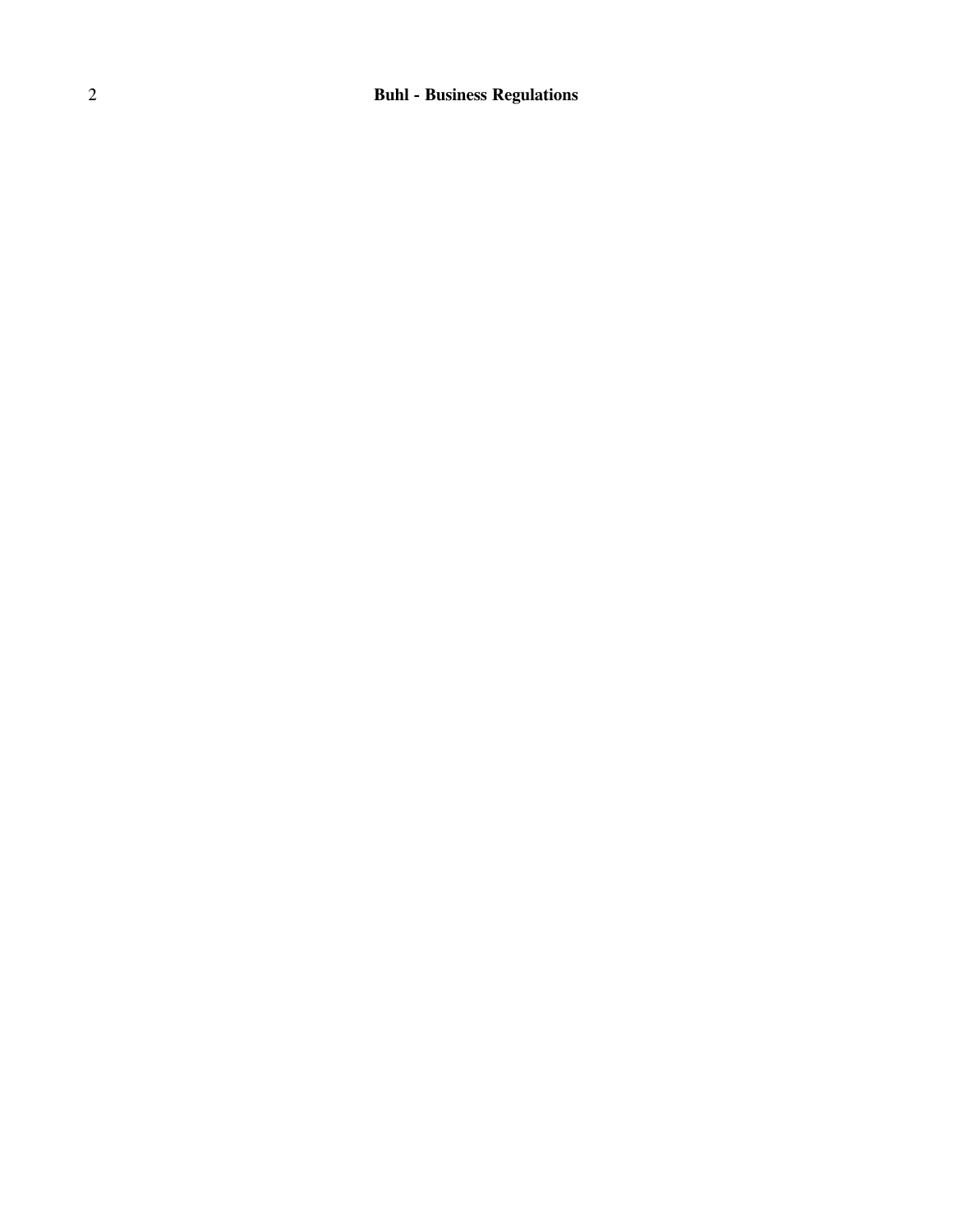# **CHAPTER 110: ALCOHOLIC BEVERAGES**

## Section

### *Intoxicating Liquor Regulations*

- 110.01 State provisions adopted
- 110.02 License required
- 110.03 Application procedure; fees
- 110.04 Granting of licenses; investigation and issuance
- 110.05 Ineligibility; persons and locations
- 110.06 Conditions of license
- 110.07 Suspension and revocation
- 110.08 Temporary licenses
- 110.09 Hours of operation
- 110.10 Consumption and purchase regulations

### *3.2 Malt Liquor Regulations*

- 110.20 Definitions
- 110.21 License required
- 110.22 Application procedure
- 110.23 Fees; payment and expiration

# *INTOXICATING LIQUOR REGULATIONS*

### **§ 110.01 STATE PROVISIONS ADOPTED.**

The provisions of M.S. Chapter 340A, as it may be amended from time to time, relating to the definitions of terms, licensing, consumption, sales, conditions of bonds of licensees, hours of sale, and all other matters pertaining to the retail sale, distribution, and consumption of intoxicating liquors are adopted and made a part of this subchapter as if set out in full. (Prior Code, § 4.01)

### **§ 110.02 LICENSE REQUIRED.**

(A) *Generally.* No person, except a wholesaler or manufacturer to the extent authorized under state license, shall directly or indirectly deal in, sell, or keep for sale in the city any intoxicating liquor without a license to do so. Licenses shall be of four kinds: on-sale, wine, off-sale, and club licenses.

(B) *On-sale licenses.* On-sale licenses shall be issued only to hotels, clubs, restaurants, and exclusive liquor stores and shall permit on-sale of liquor only.

(C) *On-sale wine licenses.* On-sale wine licenses shall be issued only to restaurants meeting the qualifications of M.S. § 340A.101, subd. 25, as it may be amended from time to time, and shall permit only the sale of wine not exceeding 14% alcohol by volume, for consumption on the licensed premises only, in conjunction with the sale of food.

(D) *Off-sale licenses.* Off-sale licenses shall be issued only to drug stores and exclusive liquor stores and shall permit off-sales of liquor only.

(E) *Special club licenses.* Special club licenses shall be issued only to incorporated clubs which have beer, in existence for 15 years or more, or to congressionally chartered veterans' organizations which have been in existence for ten years. (Prior Code, § 4.02)

## **§ 110.03 APPLICATION PROCEDURE; FEES.**

## (A) *Application.*

(1) *Form.* Every application for a license to sell liquor shall state the name of the applicant, his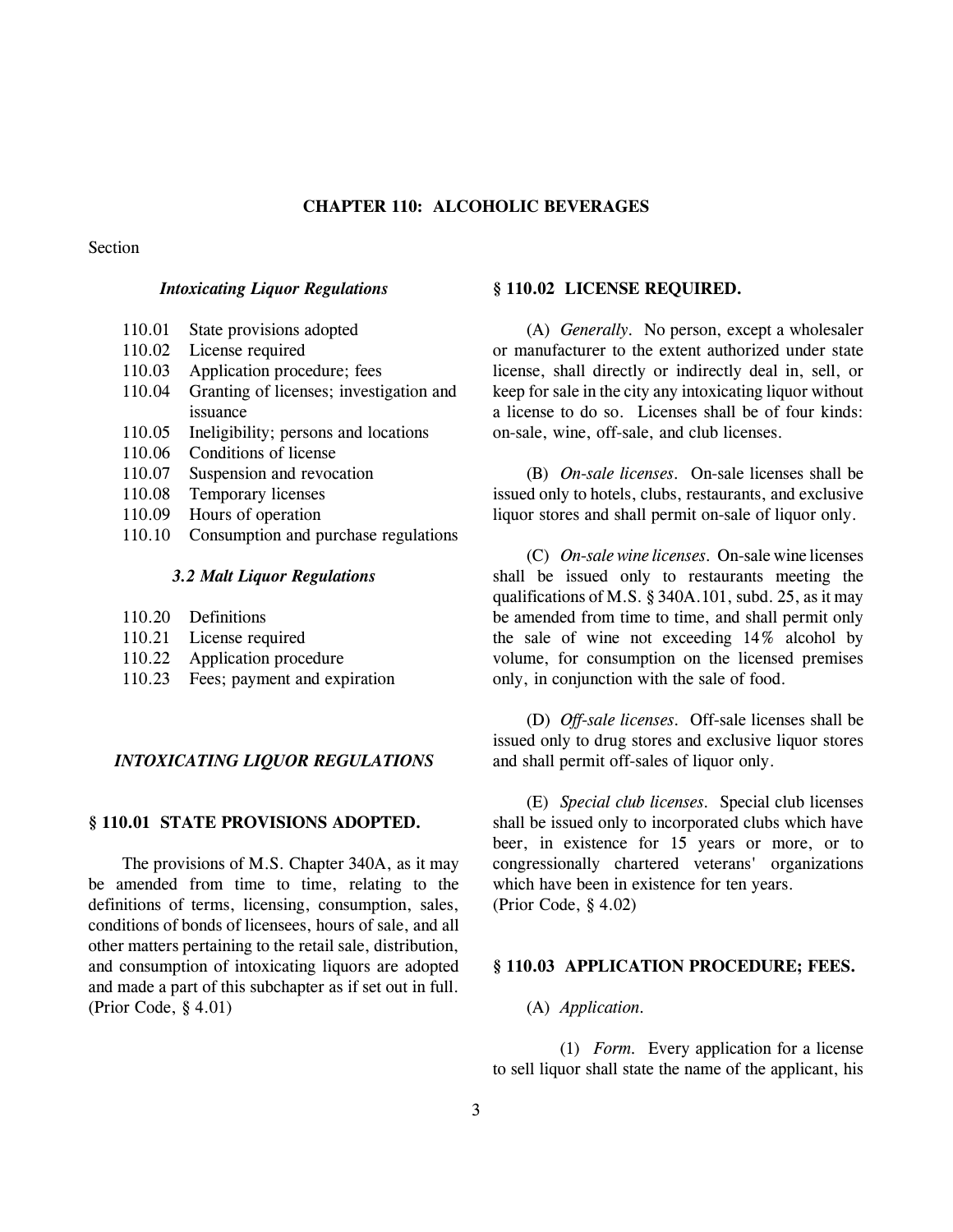#### 4 **Buhl - Business Regulations**

or her age, representations as to his or her character, with references as the Council may require, his or her citizenship, the type of license applied for, the business in connection with which the proposed license will operate and its location, whether the applicant is owner and operator of the business, how long he or she has been in that business at that place, and other information as the Council may require from time to time. In addition to containing the information, the application shall be in the form prescribed by the Commissioner of Public Safety and shall be verified and filed with the Administrator/ Clerk-Treasurer. No person shall make a false statement in an application.

(2) *Financial responsibility.* Prior to the issuance of a liquor license, the applicant shall demonstrate proof of financial responsibility, with reference to liability under M.S. § 340A.801, as it may be amended from time to time. The proof shall be filed with the Commissioner of Public Safety except that if a license is issued prior to March 1, 1983, the proof shall be filed with the Administrator/ Clerk-Treasurer. Any liability insurance policy filed as proof of financial responsibility under this subdivision shall conform to M.S. § 340A.409, as it may be amended from time to time.

(3) *Approval by security.* The security shall be approved by the City Council and in the case of applicants for on-sale wine licenses and off-sale licenses, by the Minnesota Commissioner of Public Safety. Liability insurance policies required by this chapter, but not by state law, and surety bonds shall be approved as to form by the City Attorney. Operation of a licensed business without having on file with the city at all times effective security as required in division (3) above is a cause for revocation of the license.

(Prior Code, § 4.03)

(B) (1) *Fees.* The annual fee for on-sale, offsale, and temporary liquor licenses and 3.2% malt liquor on-sale and off-sale licenses shall be as established by Council resolution from time to time.

Increases in these fees shall be adopted only after 30 days mailed written notice of a public hearing on the proposed increases has been given to the current licensees and after the public hearing has been held.

(2) *Payment.* Each application for a license shall be accompanied by a receipt from the City Administrator/Clerk-Treasurer for payment in full of the license fee and the fixed investigation fee required under  $\S$  110.04(A), if any. All fees shall be paid into the general fund. If an application for a license is rejected, the Administrator/Clerk-Treasurer shall refund the amount paid as the license fee.

(3) *Term; pro rata fee.* Each license shall be issued for a period of one year, except that if the application is made during the license year, a license may be issued for the remainder of the year for a pro rata fee, with any unexpired fraction of a month being counted as one month. Every license shall expire on December 15.

(4) *Refunds.* No refund of any fee shall be made, except as authorized by statute. (Prior Code, § 4.04)

# **§ 110.04 GRANTING OF LICENSES; INVESTIGATION AND ISSUANCE.**

(A) *Preliminary investigation.*

(1) On an initial application for an on-sale license and on application for transfer of an existing on-sale license the city shall conduct a preliminary background and financial investigation of the applicant. The application in the case shall be made on a form prescribed by the Commissioner of Public Safety and with additional information as the Council may require. If the Council deems it in the public interest to have an investigation made on a particular application for renewal of an on-sale license, it shall so determine.

(2) In any case, if the Council determines that a comprehensive background and financial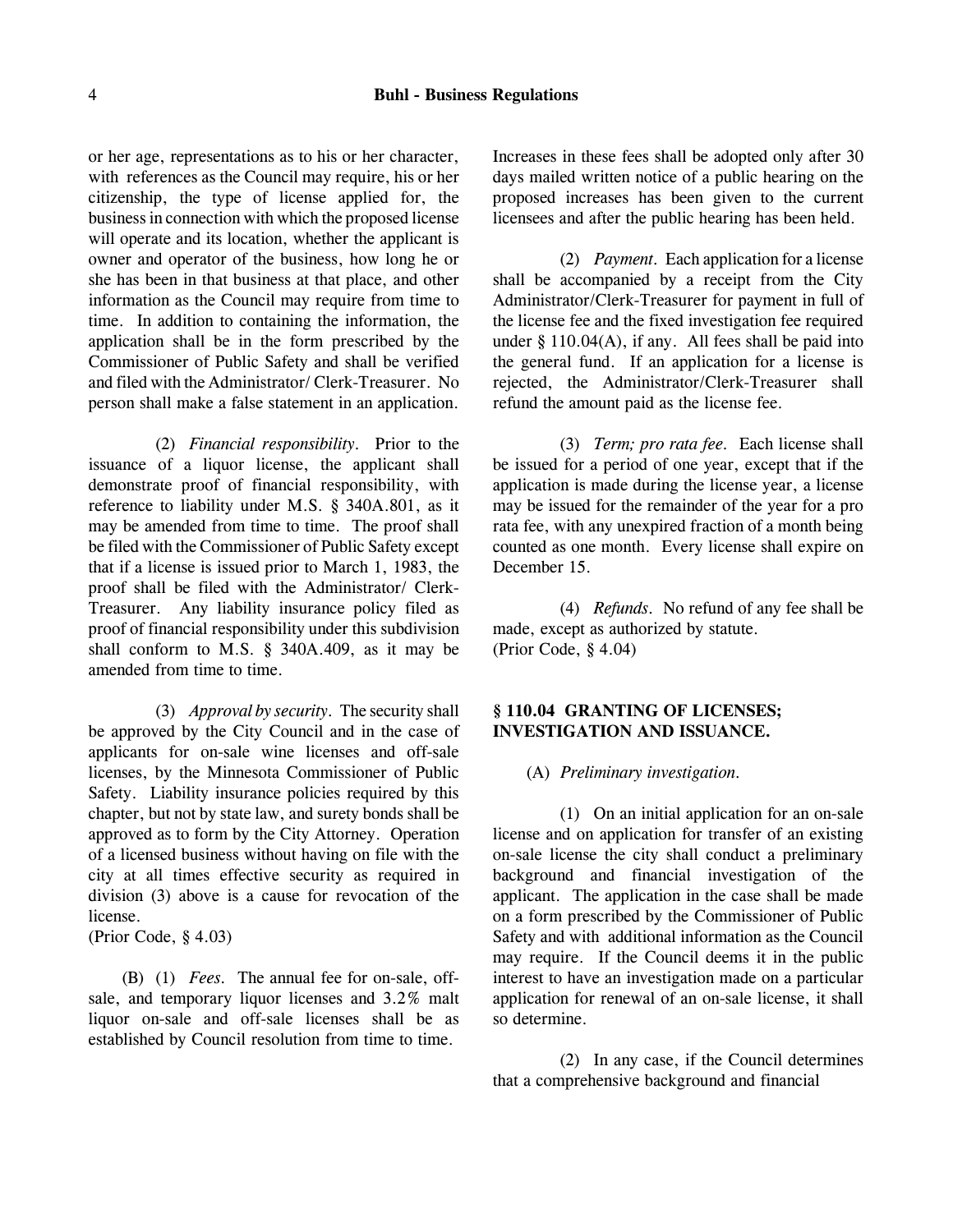### **Alcoholic Beverages** 5

investigation of the applicant is necessary, it may conduct the investigation itself or contract with the Bureau of Criminal Investigation for the investigation. No license shall be issued, transferred or renewed if the results show to the satisfaction of the Council that issuance would not be in the public interest.

(3) If an investigation outside the state is required, the applicant shall be charged the cost not to exceed \$10,000 which shall be paid by the applicant after deducting any initial investigation fee already paid. The fee shall be payable by the applicant whether or not the license is granted.

(B) *Hearing and issuance.* The City Council shall investigate all facts set out in the application and not investigated in the preliminary background and financial investigation conducted pursuant to division (A) above. Opportunity shall be given to any person to be heard for or against the granting of the license. After the investigation and hearing, the Council shall, in its discretion, grant or refuse the application. No on-sale wine license or off-sale license shall become effective until it, together with the security furnished by the applicant, has been approved by the Commissioner of Public Safety.

(C) *Person and premises licensed; transfer.* Each license shall be issued only to the applicant and for the premises described in the application. No license may be transferred to another person or place without City Council approval. Any transfer of stock of a corporate licensee is deemed a transfer of the license and a transfer of stock without prior Council approval is a ground for revocation of the license. (Prior Code, § 4.05)

# **§ 110.05 INELIGIBILITY; PERSONS AND LOCATIONS.**

(A) No license shall be granted to any person made ineligible for a license by state law. No license shall be issued to an individual who is not a resident of the city. No more than one intoxicating liquor license shall be directly or indirectly issued within the city to any one person. (Prior Code, § 4.06)

(B) (1) No license shall be issued for any place or any business ineligible for such a license under state law.

(2) No license shall be issued to any business, except an exclusive liquor store, until it has been in operation continuously for one month.

(3) No license shall be granted for operation on any premises on which taxes, assessments, or other financial claims of the city are delinquent and unpaid. (Prior Code, § 4.07)

## **§ 110.06 CONDITIONS OF LICENSE.**

(A) *Generally.* Every license is subject to the conditions in the following divisions, all other provisions of this chapter, any other applicable ordinance, or state law or regulation.

(B) *Insurance.* Compliance with financial responsibility requirements of state law and of this chapter is a continuing condition of any license granted pursuant to this chapter.

(C) *Licensee's responsibility.* Every licensee is responsible for the conduct of his or her place of business and the conditions of sobriety and order in it. The act of any employee on the licensed premises authorized to sell intoxicating liquor there is deemed the act of the licensee as well, and the licensee shall be liable to all penalties provided by this chapter and the law equally with the employee.

(D) *Inspections.* Every licensee shall allow any peace officer, health officer, or properly designated officer or employee of the city to enter, inspect, and search the premises of the licensee during business hours without a warrant.

(E) *Display during prohibited hours.* No on-sale establishment shall display liquor to the public during hours when the sale of liquor is prohibited.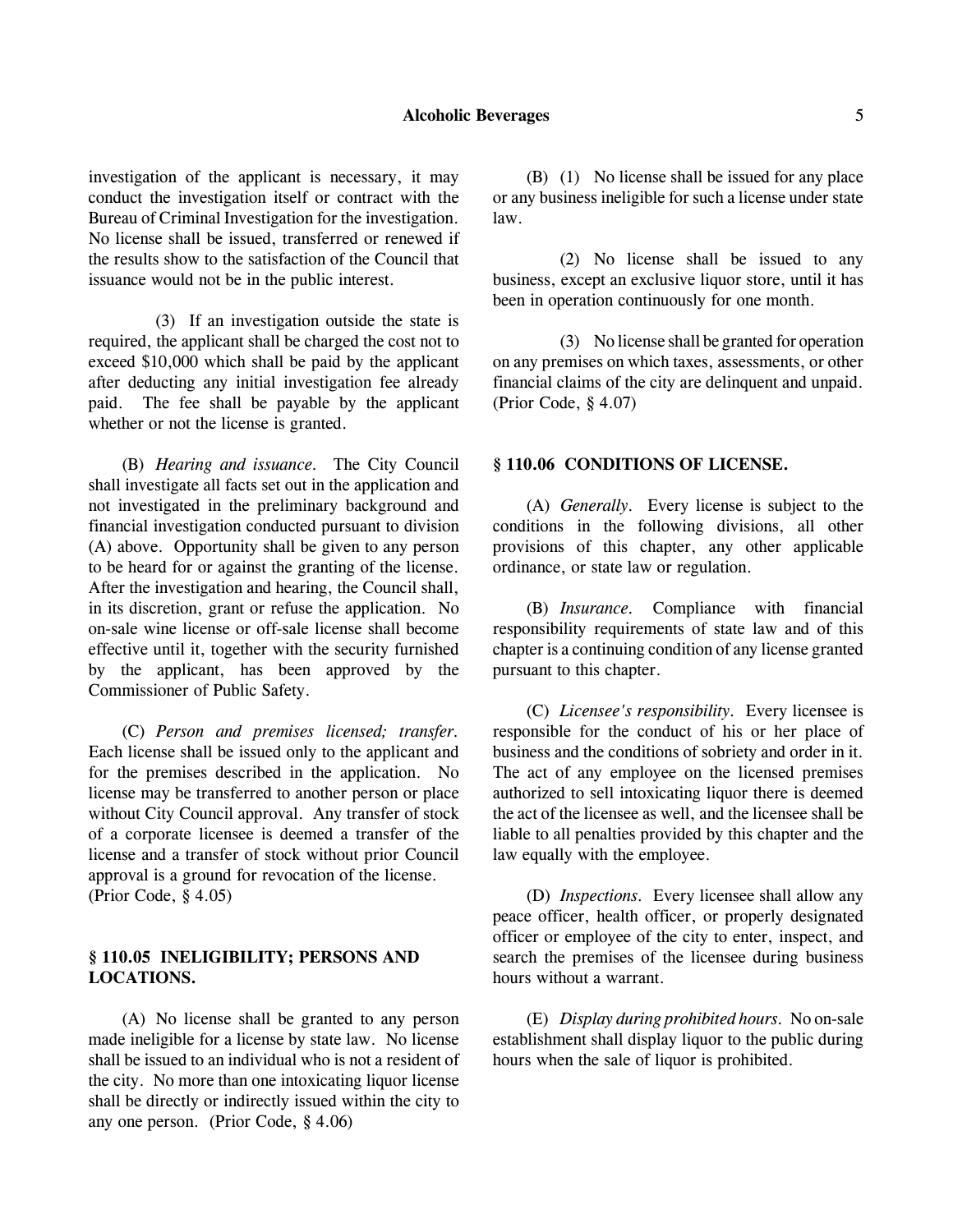## 6 **Buhl - Business Regulations**

(F) *Federal stamps.* No licensee shall possess a federal wholesale liquor dealer's special tax stamp or a federal gambling stamp.

(G) *Sale to minors.* It shall be unlawful for any person under the age of 21 years to enter an establishment licensed for the sale of alcoholic beverages, except under the following conditions:

(1) To perform work for the establishment, including the serving of alcoholic beverages, unless otherwise prohibited by M.S.A. § 340A.412(10), as it may be amended from time to time;

(2) To consume meals; or

(3) To attend social functions that are held in a portion of the establishment where liquor is not sold.

(Prior Code, § 4.08) (Am. Ord. 3, Second Series, passed 11-2-87) Penalty, see § 10.99

#### **§ 110.07 SUSPENSION AND REVOCATION.**

(A) (1) The Council may either suspend for a period not to exceed 60 days or revoke any liquor license upon a finding that the licensee has failed to comply with any applicable statute, regulation, or ordinance relating to intoxicating liquor.

(2) Except in cases of failure of financial responsibility, no suspension or revocation shall take effect until the licensee has been afforded an opportunity for a hearing, pursuant to M.S. §§ 15.0418 to 15.0426, as they may be amended from time to time.

(3) Lapse of required dram shop insurance or bond or withdrawal of a required deposit of cash or securities shall effect an immediate suspension of any license issued pursuant to this chapter without further action of the City Council.

(4) Notice of cancellation or lapse or a current liquor liability policy or bond or withdrawal of deposited cash or securities shall also constitute notice to the licensee of the impending suspension of the license. The holder of a license who has received notice of lapse of required insurance or bond or withdrawal of a required deposit or of suspension or revocation of a license may require a hearing thereon and if a request is made in writing to the Administrator/Clerk-Treasurer a hearing shall be granted within ten days or a longer period as may be requested.

(5) Any suspension under this section shall continue until the City Council determines that the financial responsibility requirements of this chapter have again been met.

(B) (1) A finding by the City Council of a violation shall result in the suspension of the license or permit for a period of two days for the first offense and the second violation by the licensee or permit holder shall result in a suspension for a period of five days.

(2) The third violation shall result in the revocation of the license or permit. (Prior Code, § 4.11)

## **§ 110.08 TEMPORARY LICENSES.**

(A) Pursuant to M.S.A.  $\S$  340.11(11)(C), as it may be amended from time to time, the City Council may issue to the holder of any on-sale intoxicating liquor license issued by the city, the authority to dispense intoxicating liquor at any convention, banquet, conference, meeting or social affair conducted on the premises of a sports or convention facility owned by the city and located within the city.

(B) The authorization to temporarily dispense intoxicating liquor shall be subject to the following conditions:

(1) The authorization shall be issued for a special occasion.

(2) Sale and consumption of intoxicating liquor shall only be in a sports or convention facility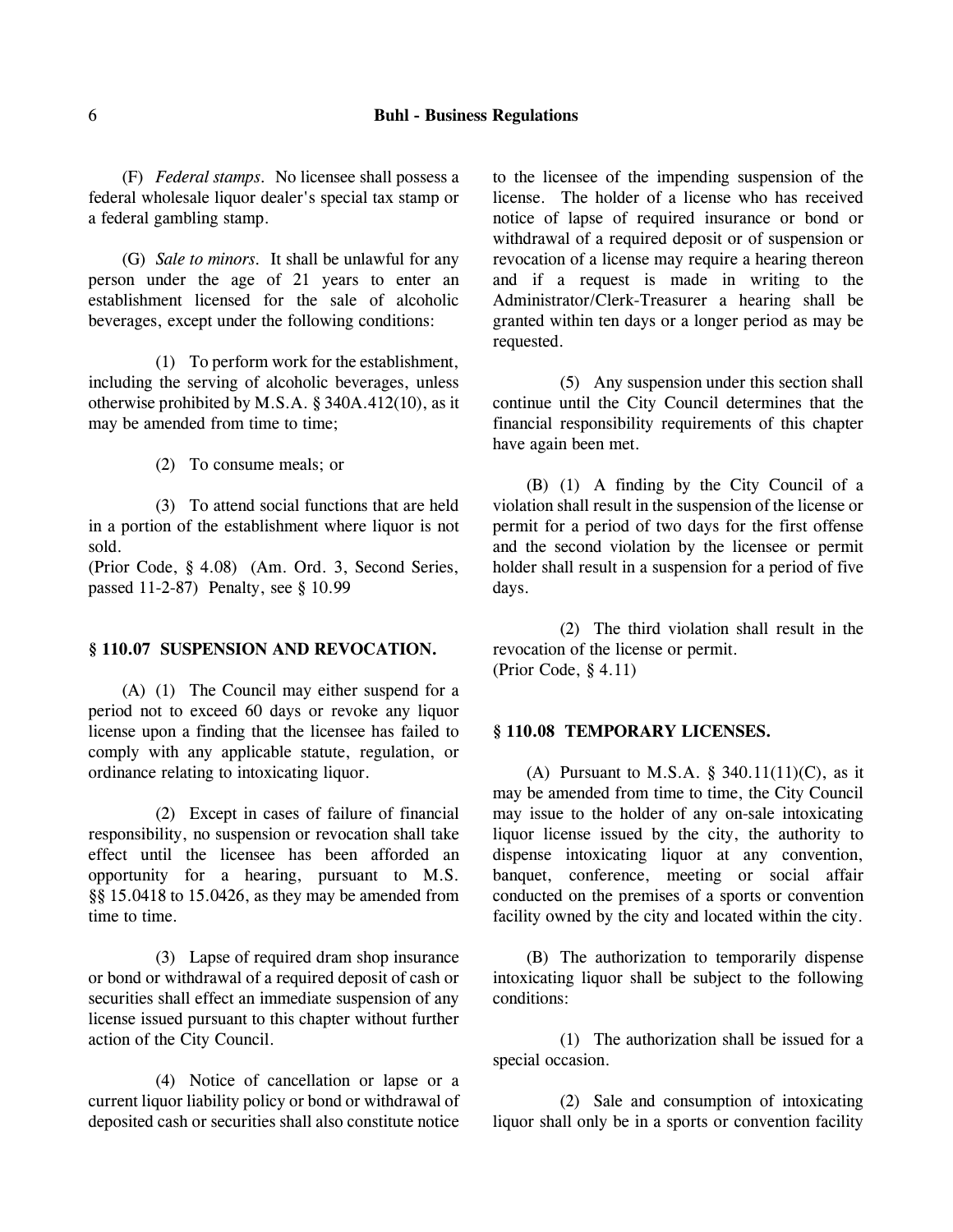### **Alcoholic Beverages** 7

located within the city and owned by the city. The City Council of the city hereby reserves the right to limit the sale or consumption of intoxicating liquor to certain designated areas.

(3) The person, corporation, or organization authorized to dispense intoxicating liquor shall have a valid on-sale license issued by the City Council of the city.

(4) The licensee must be engaged to dispense intoxicating liquor at an event held by a person or organization permitted to use the premises and may dispense intoxicating liquors only to persons attending the event.

(5) The licensee shall not dispense intoxicating liquor to anyone attending or participating in any amateur athletic event held on the premises.

(6) The licensee authorized to dispense intoxicating liquor shall present evidence of liquor liability or dram shop insurance in amounts as required by law.

(C) Written application shall be presented to the Council for the authorization to dispense intoxicating liquor in conformance with provisions of division (B) above. The applications for temporary application shall contain the following:

(1) Name and address of the persons, corporation, or organization of the holder of an on-sale intoxicating liquor license;

(2) The occasion for which the temporary authorization to sell intoxicating liquor is desired;

(3) The location of the sports or convention facility where the convention, banquet, conference, meeting, or social affair will be conducted; and

(4) The dates and hours at which intoxicating liquor shall be sold.

(D) The fee for the authorization to dispense intoxicating liquor shall be set by the Council by resolution.

(E) The authorization to dispense intoxicating liquor shall be revoked by the Chief of Police or his or her authorized designee under the following causes or conditions:

(1) Violation of the state law or city ordinance pertaining to the sale of intoxicating liquors;

(2) The sale of intoxicating liquors outside of the designated location; and/or

(3) The sale of intoxicating liquor contrary to the terms and conditions of this chapter. (Prior Code, § 4.13)

### **§ 110.09 HOURS OF OPERATION.**

(A) No sale of intoxicating liquor shall be made after 1:00 a.m., on Sunday, nor until 8:00 a.m., on Monday.

(B) No on-sale shall be made between the hours of 1:00 a.m. and 8:00 a.m., on any weekday, or after 8:00 p.m., on December 24. No off-sale shall be made on New Year's Day, January 1, Thanksgiving Day, or Christmas Day, December 25, except that no off-sale shall be made on December 24 after 8:00 p.m. (Prior Code, § 4.12) Penalty, see § 10.99

# **§ 110.10 CONSUMPTION AND PURCHASE REGULATIONS.**

(A) *Liquor in unlicensed places.* No person shall mix or prepare liquor for consumption in any public place or place of business unless it has a license to sell liquor on-sale or a permit from the Commissioner of Public Safety under M.S. § 340.119, as it may be amended from time to time, and no person shall consume liquor in any such place. (Prior Code, § 4.09)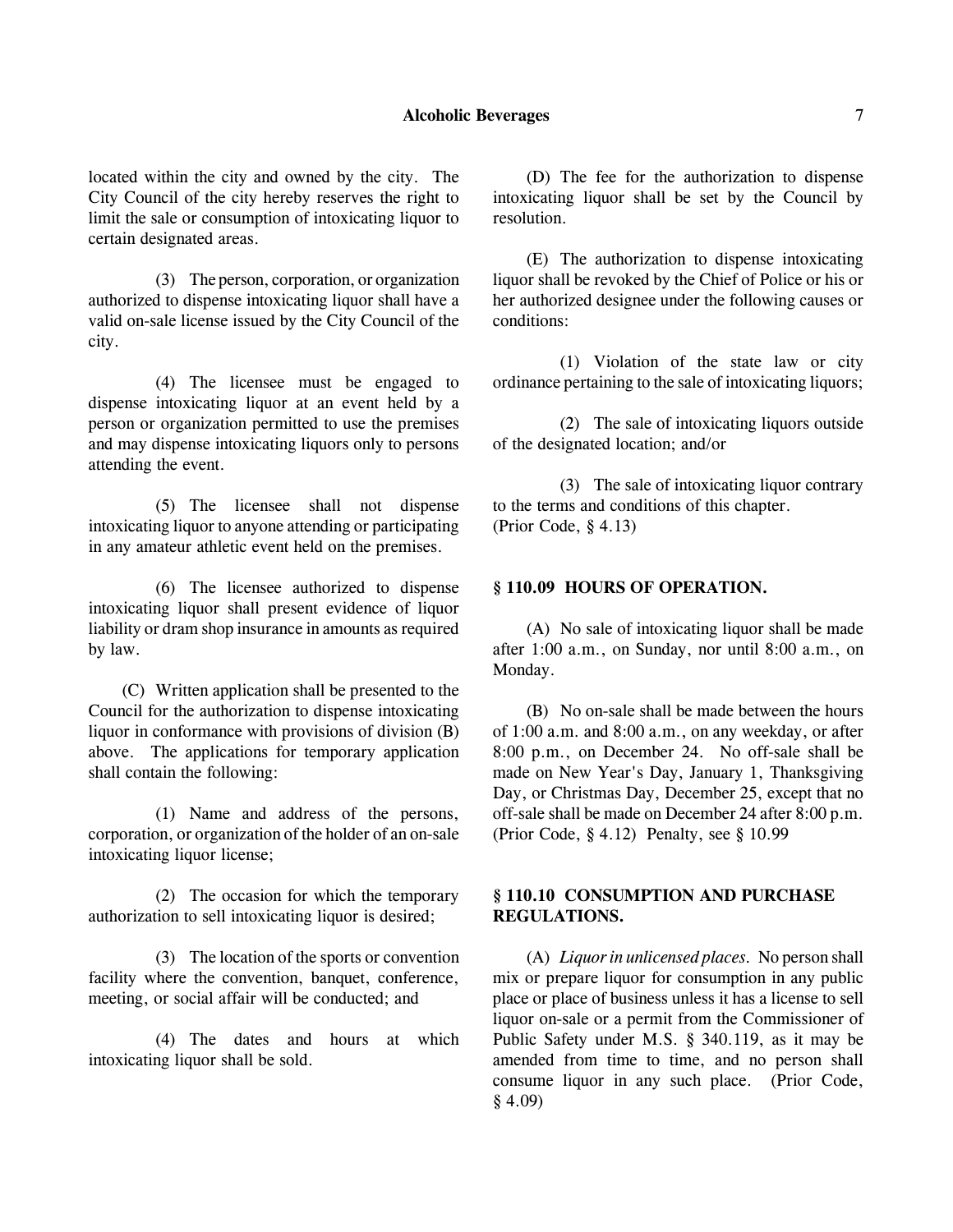## 8 **Buhl - Business Regulations**

(B) *Consumption in public places.*

(1) No person shall consume liquor or beer on a public highway or street, public park or other public place, except the city park and other public property when permission has been specifically granted by the City Council.

(2) This shall not apply to possession of an unsealed container in a motor vehicle.

(3) Any person who violates this section shall be guilty of a petty misdemeanor. (Prior Code, § 4.10)

(C) *Late hour consumption.* It is unlawful for any on-sale licensee, including clubs, to permit any person other than an employee to be on the licensed premise more than 30 minutes after the legal time for making liquor sales. (Prior Code, § 4.14) Penalty, see § 10.99

#### *3.2 MALT LIQUOR REGULATIONS*

### **§ 110.20 DEFINITIONS.**

For the purpose of this subchapter, the following definitions shall apply unless the context clearly indicates or requires a different meaning.

*3.2 MALT LIQUOR.* Any malt beverage with an alcoholic content of more than 0.5% by volume and not more than 3.2% by weight.

*3.2 MALT LIQUOR STORE.* An establishment for the sale of beer, cigars, cigarettes, all forms of tobacco, beverages, and soft drinks at retail. (Prior Code, § 4.16)

#### **§ 110.21 LICENSE REQUIRED.**

(A) *Licenses.* No person, except wholesalers and manufacturers to the extent authorized by law,

shall deal in or dispose of by gift, sale or otherwise, or keep or offer for sale, any 3.2 malt liquor within the city without first having received a license as hereinafter provided. Licenses shall be of three kinds: regular on-sale, temporary on-sale, and off-sale.

(B) *Regular on-sale.* Regular on-sale licenses shall be granted only to bona fide clubs, 3.2 malt liquor stores, exclusive on-sale liquor stores, drug stores, restaurants and hotels where food is prepared and served for consumption on the premises. On-sale licenses shall permit the sale of 3.2 malt liquor for consumption on the premises only.

(C) *Off-sale.* Off-sale licenses shall permit the sale of 3.2 malt liquor at retail, in the original package for consumption off the premises only. (Prior Code, § 4.17)

#### **§ 110.22 APPLICATION PROCEDURE.**

(A) (1) Every application for a license to sell 3.2 malt liquor shall be made to the Administrator/ Clerk-Treasurer on a form supplied by the city and containing the information as the Administrator/Clerk-Treasurer or the City Council may require. It shall be unlawful to make any false statement in an application. An application for a temporary on-sale 3.2 malt liquor license shall contain the following:

(a) Name and address of the organization;

(b) Purpose for which the organization is organized;

(c) Purpose for which the temporary 3.2 malt liquor license is desired; and

(d) The location, date, and hours when the 3.2 malt liquor is to be sold.

(2) On an initial application for a 3.2 malt liquor license and on application for transfer of an existing license, the city shall conduct a preliminary background and financial investigation of the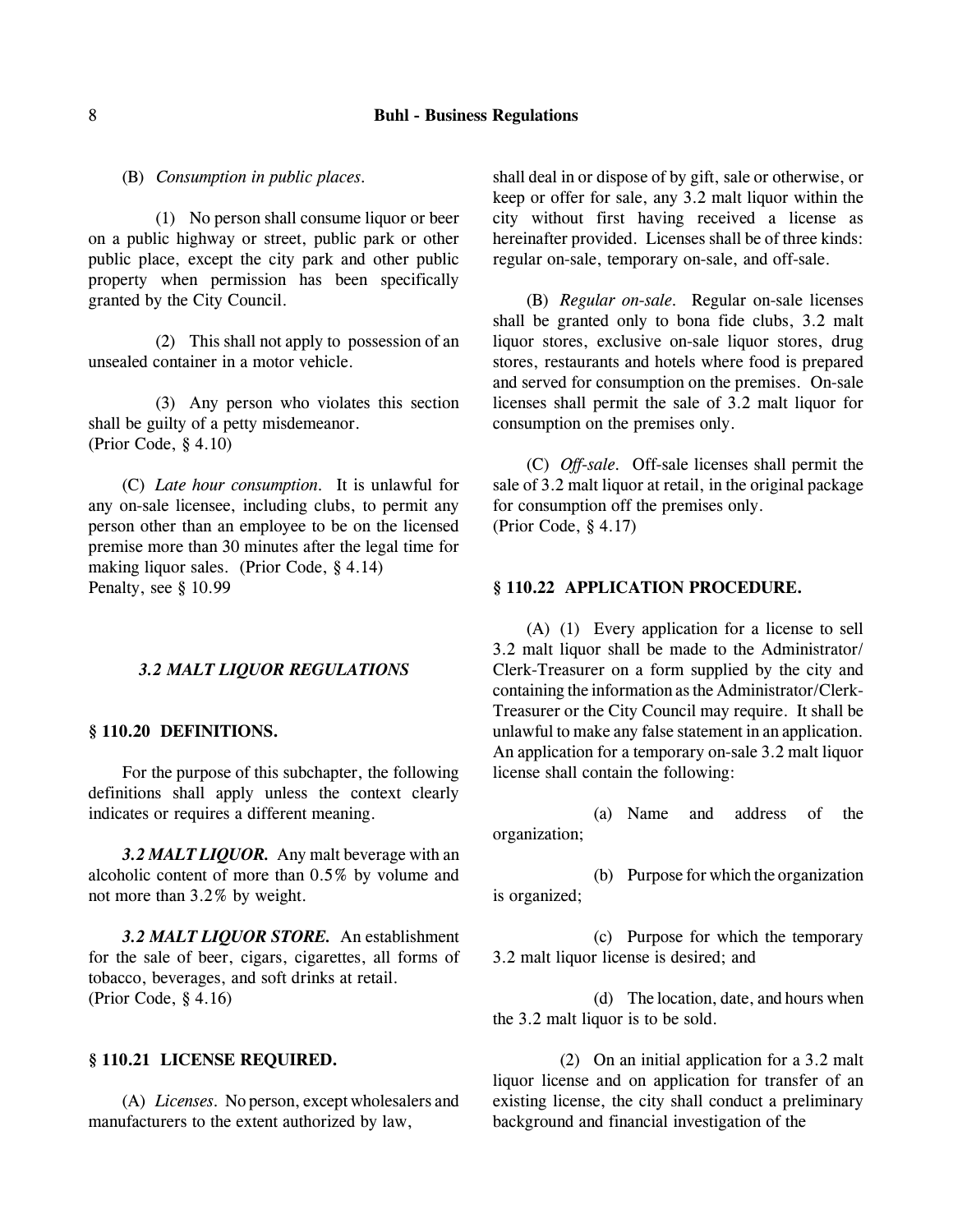### **Alcoholic Beverages** 9

applicant. The application in the case shall be made on a form prescribed by the Commissioner of Public Safety and with the additional information as the Council may require. If the Council deems it in the public interest to have an investigation made on a particular application for renewal of the license it shall

(3) In any case, if the Council determines that a comprehensive background and financial investigation of the applicant is necessary, it may conduct the investigation itself or contract with the Commissioner of Public Safety for the Investigation. No license shall be issued, transferred, or renewed if the results show, to the satisfaction of the Council, that issuance would not be in the public interest.

so determine.

(4) If an investigation outside the state is required, the applicant shall be charged the cost of the investigation. The fee for the investigation shall be payable by the applicant whether or not the license is granted.

(B) *Proof of financial responsibility.* Prior to the issuance of a 3.2 malt liquor license, the applicant shall demonstrate proof of financial responsibility, with reference to liability under M.S. § 340A.801, as it may be amended from time to time. The proof shall be filed with the Commissioner of Insurance.

(C) *Approval of security.* Liability insurance policies required by this subchapter, but not by state law shall be approved as to form by the City Attorney. Operation of a business licensed by this subchapter without having on file with the State Insurance Commissioner or the city at all times effective security as required by division (B) above is a cause for revocation or suspension of the license.

(D) *Exceptions.* In the event the holder of license to sell on-sale 3.2 malt liquor, off-sale 3.2 malt liquor or on-sale wine shall establish by affidavit that he or she has less than \$25,000 in sales of on-sale 3.2 malt liquor or off-sale sales of less than \$50,000 of 3.2 malt liquor or on-sale sales of less than \$25,000 in wine, the holder shall be exempted from the financial responsibility requirement. The amount in the affidavit shall be based on sales in the preceding year. (Prior Code, § 4.18) (Am. Ord. 15, Second Series, passed 12-21-93)

#### **§ 110.23 FEES; PAYMENT AND EXPIRATION.**

(A) *Payment required.* Each application for a license shall be accompanied by a receipt from the City Administrator/Clerk-Treasurer for payment in full of the required fee for the license. All fees shall be paid into the general fund of the city. Upon rejection of any application for a license, the Administrator/Clerk-Treasurer shall refund the amount paid.

(B) *Expiration; pro rata fees.* Each license, except a temporary license, shall be issued for a period of one year and shall be non-refundable. A temporary license shall be issued for a specific period in which a special event to which the sale is incident is being held and the period shall be stated on the license. (Prior Code, § 4.19)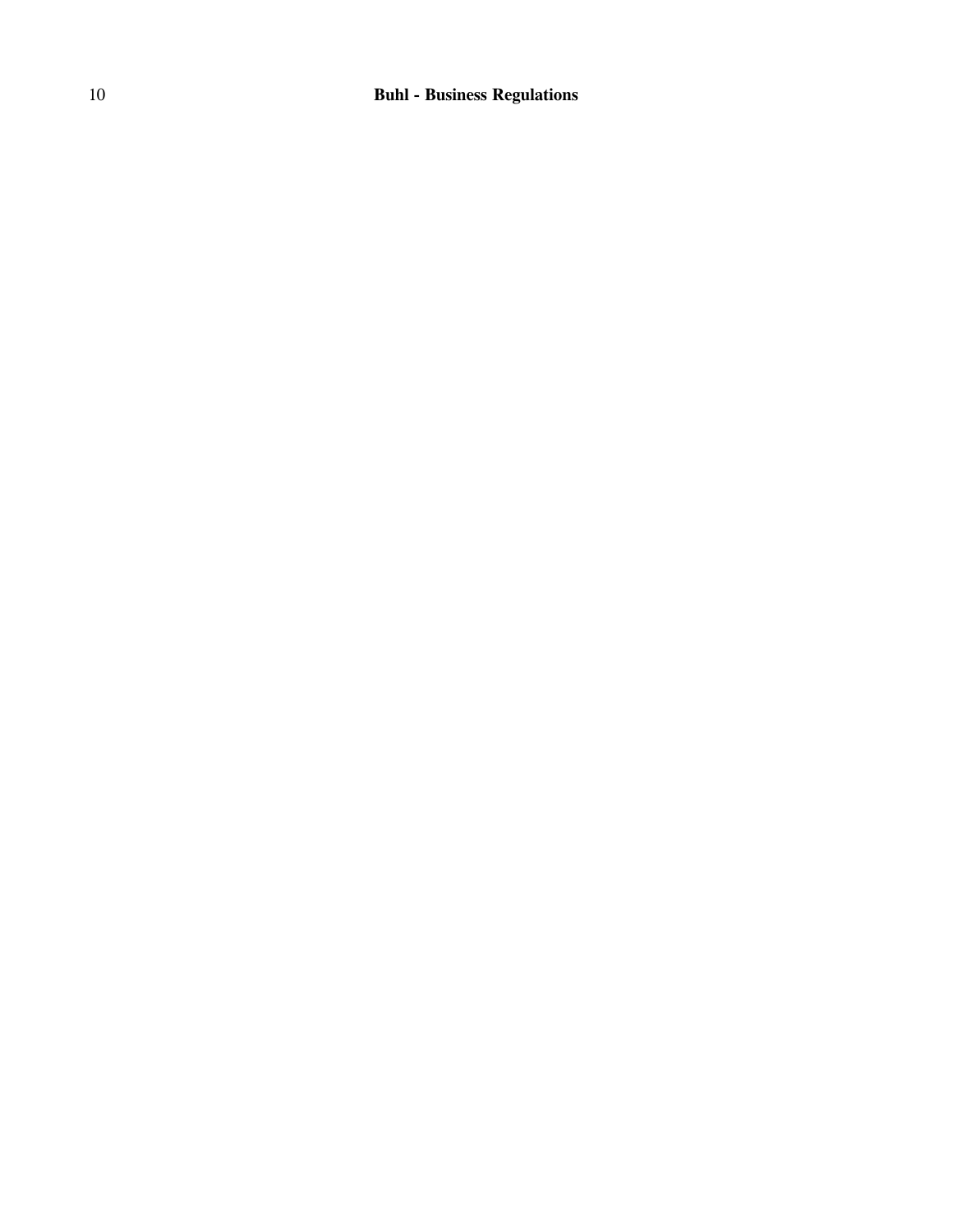## **CHAPTER 111: PEDDLERS AND SOLICITORS**

## Section

111.01 Definitions 111.02 Exceptions to definitions 111.03 Licensing; exemptions 111.04 License ineligibility 111.05 Suspension and revocation 111.06 Transferability 111.07 Registration 111.08 Prohibited activities 111.09 Exclusion by placard

### **§ 111.01 DEFINITIONS.**

Except as may otherwise be provided or clearly implied by context, all terms shall be given their commonly accepted definitions. For the purpose of this chapter, the following definitions shall apply unless the context clearly indicates or requires a different meaning.

*PEDDLER.* A person who goes from house-tohouse, door-to-door, business-to-business, street-tostreet or any other type of place-to-place, for the purpose of offering for sale, displaying or exposing for sale, selling or attempting to sell, and delivering immediately upon sale, the goods, wares, products, merchandise, or other personal property that the person is carrying or otherwise transporting. *PEDDLER* shall mean the same as the term "hawker."

*PERSON.* Any natural individual, group, organization, corporation, partnership, or association. As applied to groups, organizations, corporations, partnerships, and associations, the term shall include each member, officer, partner, associate, agent, or employee.

*REGULAR BUSINESS DAY.* Any day during which the City Hall is normally open for the purpose of conducting public business. Holidays, defined by state law, shall not be counted as *REGULAR BUSINESS DAYS*.

*SOLICITOR.* A person who goes from house-tohouse, door-to-door, business-to-business, street-tostreet or any other type of place-to-place, for the purpose of obtaining or attempting to obtain orders for goods, wares, products, merchandise, other personal property, or services of which he or she may be carrying or transporting samples, or that may be described in a catalog or by other means, and for which delivery or performance shall occur at a later time. The absence of samples or catalogs shall not remove a person from the scope of this provision if the actual purpose of the person's activity is to obtain or attempt to obtain orders as discussed above. The term shall mean the same as the term "canvasser."

*TRANSIENT MERCHANT.* A person who temporarily sets up business out of a vehicle, trailer, boxcar, tent, other portable shelter, or empty store front for the purpose of exposing or displaying for sale, selling or attempting to sell, and delivering, goods, wares, products, merchandise or other personal property and who does not remain or intend to remain in any one location for more than 14 consecutive days.

### **§ 111.02 EXCEPTIONS TO DEFINITIONS.**

(A) For the purpose of the requirements of this chapter, the terms peddler, solicitor, and transient merchant shall not apply to any person selling or attempting to sell at wholesale any goods, wares,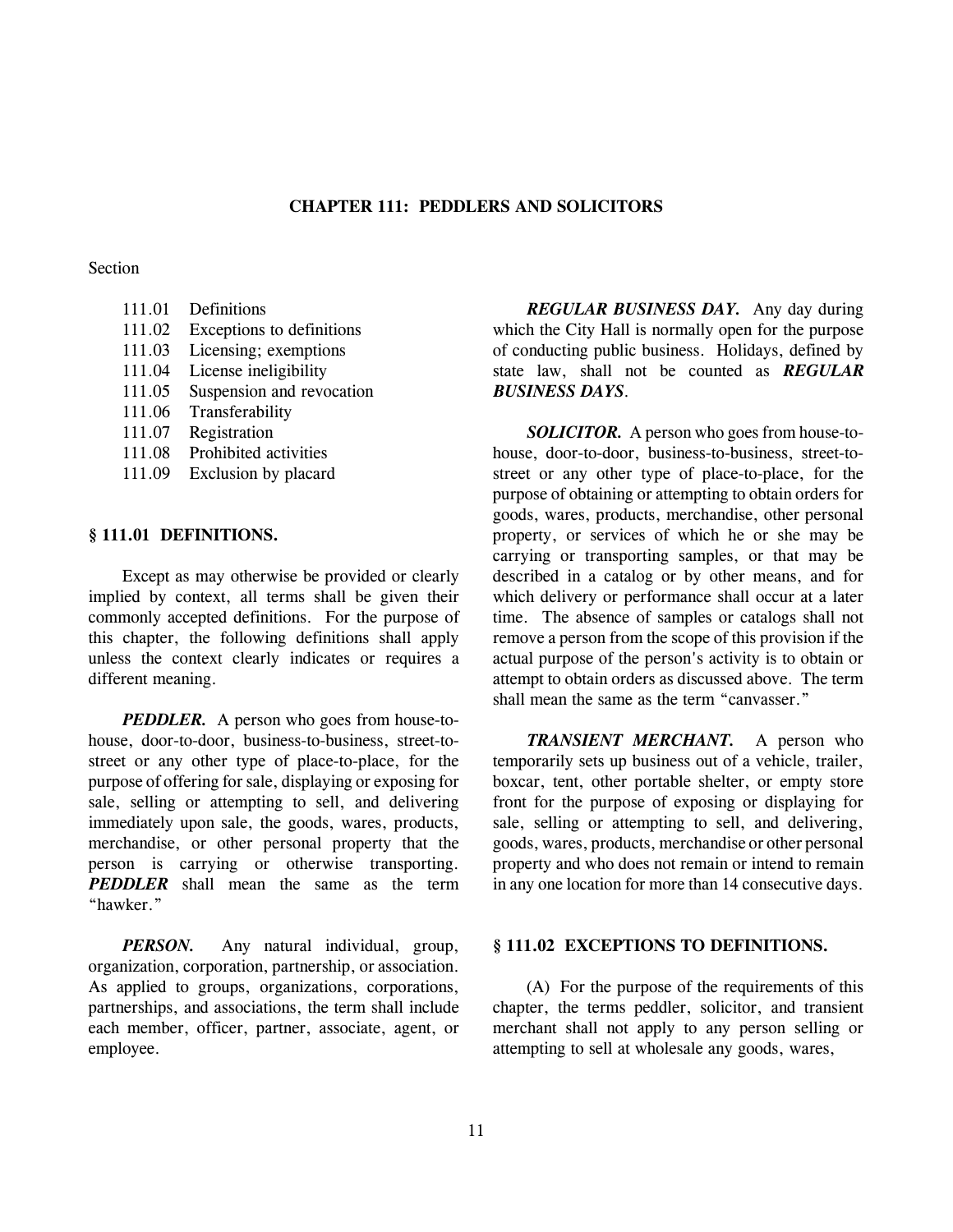products, merchandise or other personal property to a retailer of the items being sold by the wholesaler. The terms also shall not apply to any person who makes initial contacts with other people for the purpose of establishing or trying to establish a regular customer delivery route for the delivery of perishable food and dairy products such as baked goods and milk, nor shall they apply to any person making deliveries of perishable food and dairy products to the customers on his or her established regular delivery route.

(B) In addition, persons conducting the type of sales commonly known as garage sales, rummage sales or estate sales, as well as those persons participating in an organized multi-person bazaar or flea market, shall be exempt from the definitions of peddlers, solicitors and transient merchants, as shall be anyone conducting an auction as a properly licensed auctioneer, or any officer of the court conducting a court-ordered sale. Exemption from the definitions for the scope of this chapter shall not excuse any person from complying with any other applicable statutory provision or local ordinance.

### **§ 111.03 LICENSING; EXEMPTIONS.**

(A) *County license required.* No person shall conduct business as a peddler, solicitor or transient merchant within the city limits without first having obtained the appropriate license from the county as required by M.S. Chapter 329, as it may be amended from time to time.

(B) *City license required.* Except as otherwise provided for by this chapter, no person shall conduct business as either a peddler or a transient merchant without first having obtained a license from the city. Solicitors need not be licensed, but are still required to register, pursuant to § 111.07

(C) *Application.* Application for a city license to conduct business as a peddler or transient merchant shall be made at least 14 regular business days before the applicant desires to begin conducting business. Application for a license shall be made on a form

approved by the City Council and available from the office of the Administrator/Clerk-Treasurer. All applications shall be signed by the applicant. All applications shall include the following information:

(1) Applicant's full legal name;

(2) All other names under which the applicant conducts business or to which applicant officially answers;

(3) A physical description of the applicant (hair color, eye color, height, weight, distinguishing marks and features and the like);

(4) Full address of applicant's permanent residence;

(5) Telephone number of applicant's permanent residence;

(6) Full legal name of any and all business operations owned, managed or operated by applicant, or for which the applicant is an employee or agent;

(7) Full address of applicant's regular place of business (if any);

(8) Any and all business-related telephone numbers of the applicant;

(9) The type of business for which the applicant is applying for a license;

(10) Whether the applicant is applying for an annual or daily license;

(11) The dates during which the applicant intends to conduct business, and if the applicant is applying for a daily license, the number of days he or she will be conducting business in the city (maximum 14 consecutive days);

(12) Any and all addresses and telephone numbers where the applicant can be reached while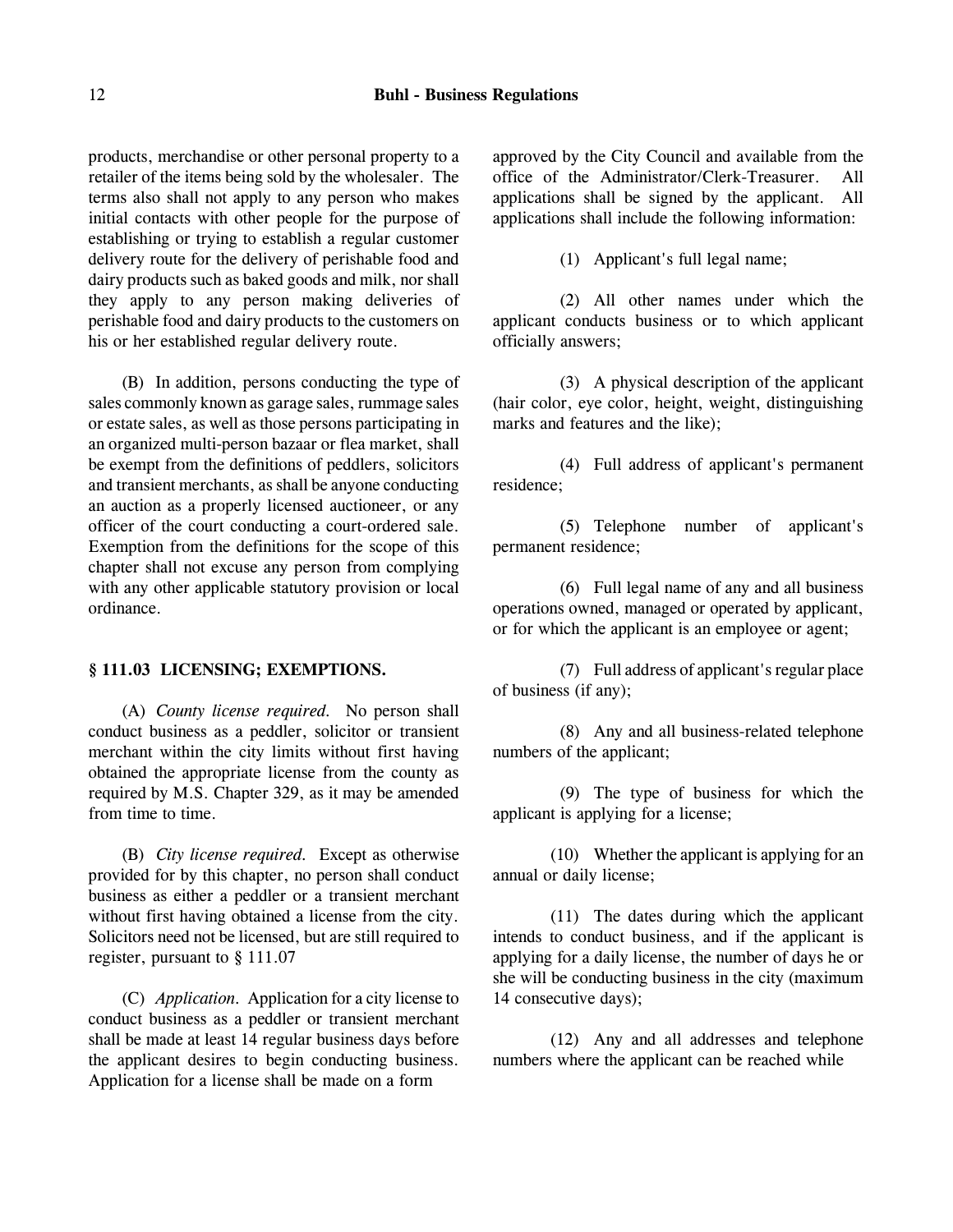conducting business within the city, including the location where a transient merchant intends to set up business;

(13) A statement as to whether or not the applicant has been convicted within the last five years of any felony, gross misdemeanor, or misdemeanor for violation of any state or federal statute or any local ordinance, other than traffic offenses;

(14) A list of the three most recent locations where the applicant has conducted business as a peddler or transient merchant;

(15) Proof of any requested county license;

(16) Written permission of the property owner or the property owner's agent for any property to be used by a transient merchant;

(17) A general description of the items to be sold or services to be provided;

(18) All additional information deemed necessary by the City Council;

(19) The applicant's driver's license number or other acceptable form of identification; and

(20) The license plate number, registration information, and vehicle identification number for any vehicle to be used in conjunction with the licensed business and a description of the vehicle.

(D) *Fee.* All applications for a license under this chapter shall be accompanied by the fee established in the city's fee schedule as adopted from time to time by an ordinance passed by the City Council.

(E) *Procedure.*

(1) Upon receipt of the completed application and payment of the license fee, the City Administrator/Clerk-Treasurer shall forward the application to the City Council within two regular business days of receipt. An application shall be

determined to be complete only if all required information is provided. The Administrator/Clerk-Treasurer, within two regular business days of receipt, shall determine if the application is complete. If the Administrator/Clerk-Treasurer determines that the application is incomplete, the City Administrator/ Clerk-Treasurer shall inform the applicant of the required necessary information which is missing.

(2) The City Council shall review the application and order any investigation, including background checks, necessary to verify the information provided with the application.

(3) Within ten regular business days of receiving the application from the Administrator/ Clerk-Treasurer, the City Council shall vote whether or not to issue the license. If the City Council approves the application, the Administrator/Clerk-Treasurer shall be instructed to issue a license to the applicant.

(4) If the City Council rejects the application, the applicant shall be notified in writing of the City Council's decision, the reason for denial, and of his or her right to appeal the denial by requesting, within 20 days of receiving the City Council's notice of rejection, a public hearing to be heard within 20 days of the date of the request.

(5) The final decision of the City Council following the public hearing shall be appealable by petitioning the Minnesota Court of Appeals for a Writ of Certiorari.

(F) *Duration.* An annual license granted under this chapter shall be valid for one calendar year from the date of issue. All other licenses granted under this chapter shall be valid only during the time period indicated on the license.

(G) *License exemptions.*

(1) No license shall be required for any person to sell or attempt to sell, or to take or attempt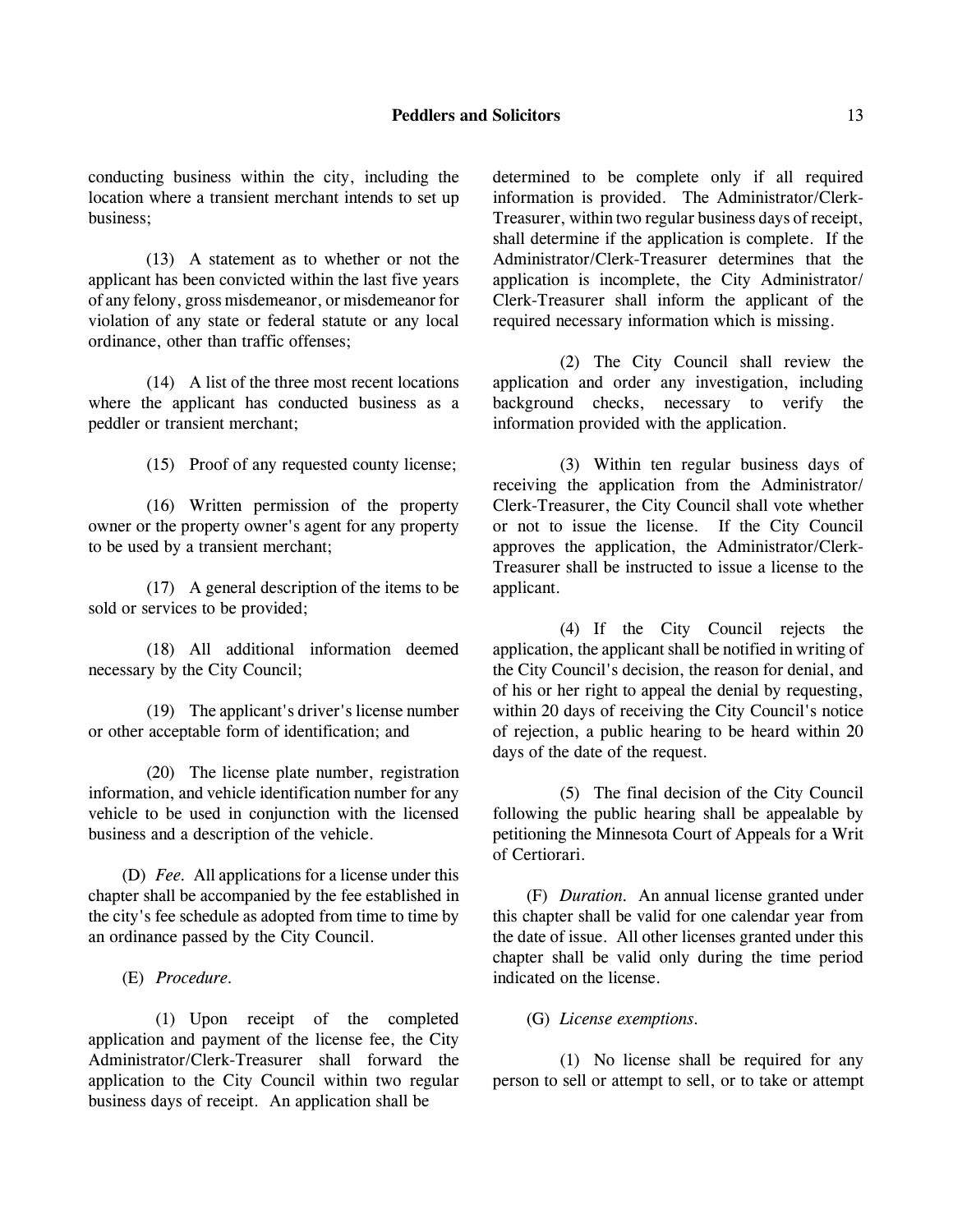to take orders for, any product grown, produced, cultivated, or raised on any farm.

(2) No license shall be required of any person going from house-to-house, door-to-door, business-to-business, street-to-street or other type of place-to-place when the activity is for the purpose of exercising that person's state or federal Constitutional rights such as the freedom of speech, press, religion and the like, except that this exemption may be lost if the person's exercise of Constitutional rights is merely incidental to a commercial activity.

(3) Professional fund raisers working on behalf of an otherwise exempt person or group shall not be exempt from the licensing requirements of this chapter.

Penalty, see § 10.99

### **§ 111.04 LICENSE INELIGIBILITY.**

The following shall be grounds for denying a license under this chapter:

(A) The failure of the applicant to obtain and show proof of having obtained any required county license;

(B) The failure of the applicant to truthfully provide any of the information requested by the city as a part of the application, the failure to sign the application or the failure to pay the required fee at the time of application;

(C) The conviction of the applicant within the past five years from the date of application for any violation of any federal or state statute or regulation, or of any local ordinance, which adversely reflects on the person's ability to conduct the business for which the license is being sought in an honest and legal manner. Violations shall include but not be limited to burglary, theft, larceny, swindling, fraud, unlawful business practices, and any form of actual or threatened physical harm against another person;

(D) The revocation within the past five years of any license issued to the applicant for the purpose of conducting business as a peddler, solicitor, or transient merchant; and

(E) The applicant is found to have a bad business reputation. Evidence of a bad business reputation shall include, but not be limited to the existence of more than three complaints against the applicant with the Better Business Bureau, the Attorney General's Office, or other similar business or consumer rights' office or agency, within the preceding 12 months, or three complaints filed against the applicant within the preceding five years.

# **§ 111.05 SUSPENSION AND REVOCATION.**

(A) *Generally.* Any license issued under this chapter may be suspended or revoked at the discretion of the City Council for violation of any of the following:

(1) Fraud, misrepresentation, or incorrect statements on the application form;

(2) Fraud, misrepresentation, or false statements made during the course of the licensed activity;

(3) Conviction of any offense for which granting of a license could have been denied under § 111.04; and

(4) Violation of any provision of this chapter.

(B) *Multiple persons under one license.* The suspension or revocation of any license issued for the purpose of authorizing multiple persons to conduct business as peddlers or transient merchants on behalf of the licensee shall serve as a suspension or revocation of each authorized person's authority to conduct business as a peddler or transient merchant on behalf of the licensee whose license is suspended or revoked.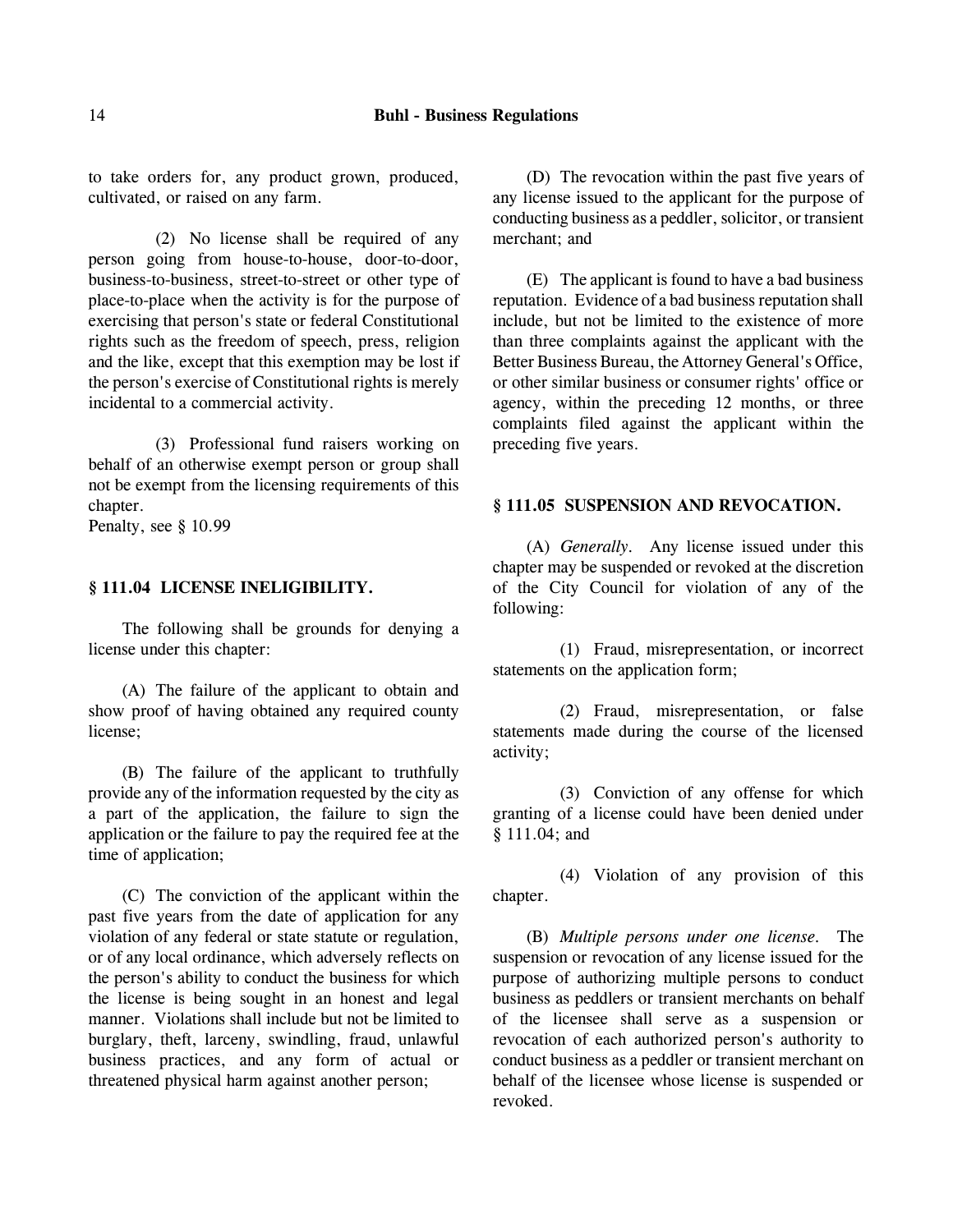(C) *Notice.* Prior to revoking or suspending any license issued under this chapter, the city shall provide the license holder with written notice of the alleged violations and inform the licensee of his or her right to a hearing on the alleged violation. Notice shall be delivered in person or by mail to the permanent residential address listed on the license application, or if no residential address is listed, to the business address provided on the license application.

(D) *Public hearing.* Upon receiving the notice provided in division (C) of this section, the licensee shall have the right to request a public hearing. If no request for a hearing is received by the City Administrator/Clerk-Treasurer within ten regular business days following the service of the notice, the city may proceed with the suspension or revocation. For the purpose of mailed notices, service shall be considered complete as of the date the notice is placed in the mail. If a public hearing is requested within the stated time frame, a hearing shall be scheduled within 20 days from the date of the request. Within three regular business days of the hearing, the City Council shall notify the licensee of its decision.

(E) *Emergency.* If, in the discretion of the City Council, imminent harm to the health or safety of the public may occur because of the actions of a peddler or transient merchant licensed under this chapter, the City Council may immediately suspend the person's license and provide notice of the right to hold a subsequent public hearing as prescribed in division (C) of this section.

(F) *Appeals.* Any person whose license is suspended or revoked under this section shall have the right to appeal that decision in court. Penalty, see § 10.99

### **§ 111.06 TRANSFERABILITY.**

No license issued under this chapter shall be transferred to any person other than the person to whom the license was issued. Penalty, see § 10.99

### **§ 111.07 REGISTRATION.**

All solicitors, and any person exempt from the licensing requirements of this chapter under § 111.03, shall be required to register with the city. Registration shall be made on the same form required for a license application, but no fee shall be required. Immediately upon completion of the registration form, the City Administrator/Clerk-Treasurer shall issue to the registrant a certificate of registration as proof of the registration. Certificates of registration shall be nontransferable.

Penalty, see § 10.99

### **§ 111.08 PROHIBITED ACTIVITIES.**

No peddler, solicitor, or transient merchant shall conduct business in any of the following manners:

(A) Calling attention to his or her business or items to be sold by means of blowing any horn or whistle, ringing any bell, crying out or by any other noise, so as to be unreasonably audible within an enclosed structure;

(B) Obstructing the free flow of either vehicular or pedestrian traffic on any street, alley, sidewalk, or other public right-of-way;

(C) Conducting business in a way as to create a threat to the health, safety and welfare of any individual or the general public;

(D) Conducting business before 7:00 a.m. or after 9:00 p.m.;

(E) Failing to provide proof of license or registration, and identification, when requested, or using the license or registration of another person;

(F) Making any false or misleading statements about the product or service being sold, including untrue statements of endorsement. No peddler, solicitor, or transient merchant shall claim to have the endorsement of the city solely based on the city having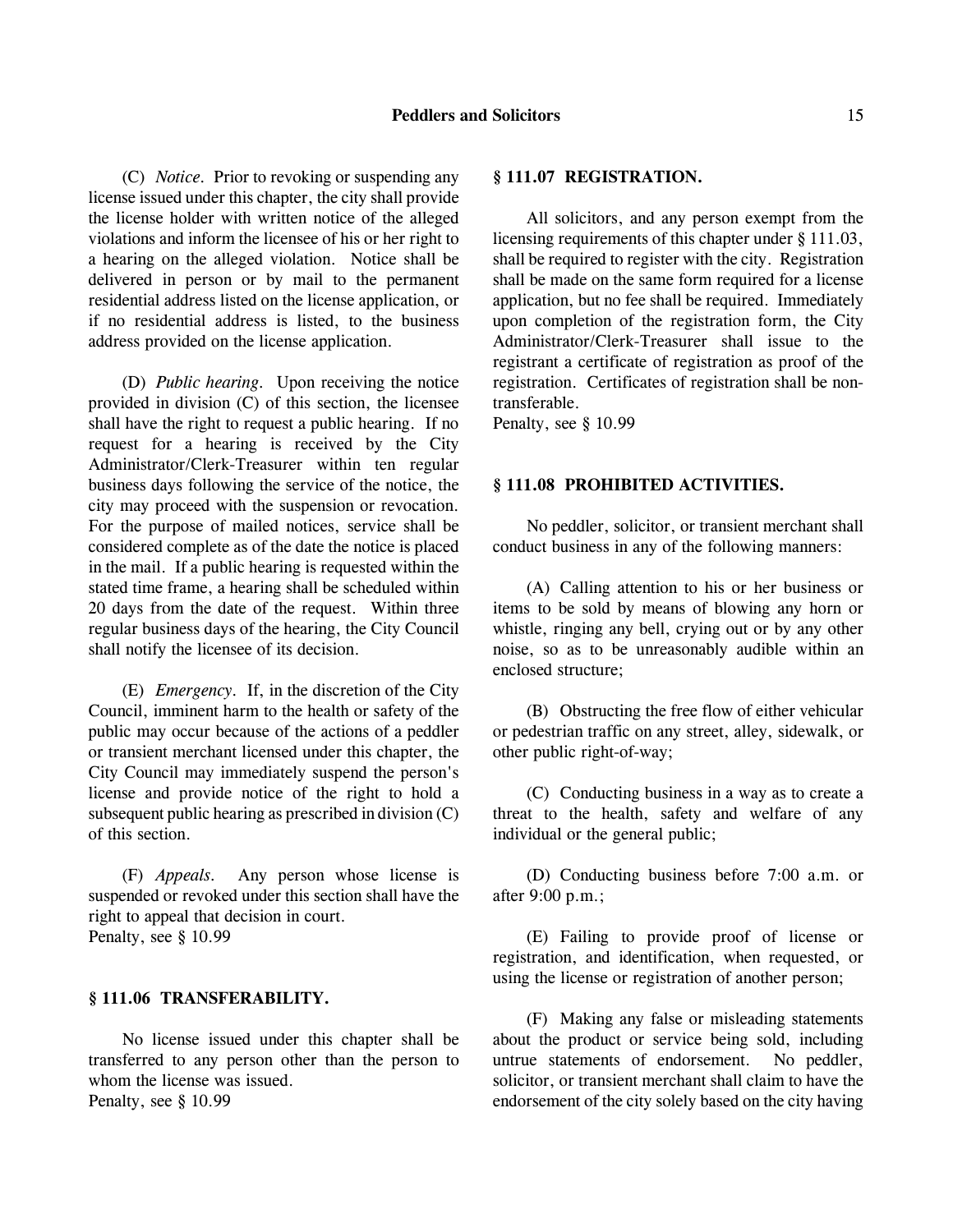issued a license or certificate of registration to that person;

(G) Remaining on the property of another when requested to leave, or to otherwise conduct business in a manner a reasonable person would find obscene, threatening, intimidating, or abusive. Penalty, see § 10.99

### **§ 111.09 EXCLUSION BY PLACARD.**

No peddler, solicitor, or transient merchant, unless invited to do so by the property owner or tenant, shall enter the property of another for the purpose of conducting business as a peddler, solicitor, or transient merchant when the property is marked with a sign or placard at least four inches long and four inches wide with print of at least 48 point in size stating "No Peddlers, Solicitors or Transient Merchants," or "Peddlers, Solicitors and Transient Merchants Prohibited," or other comparable statement. No person other than the property owner or tenant shall remove, deface or otherwise tamper with any sign or placard under this section. Penalty, see § 10.99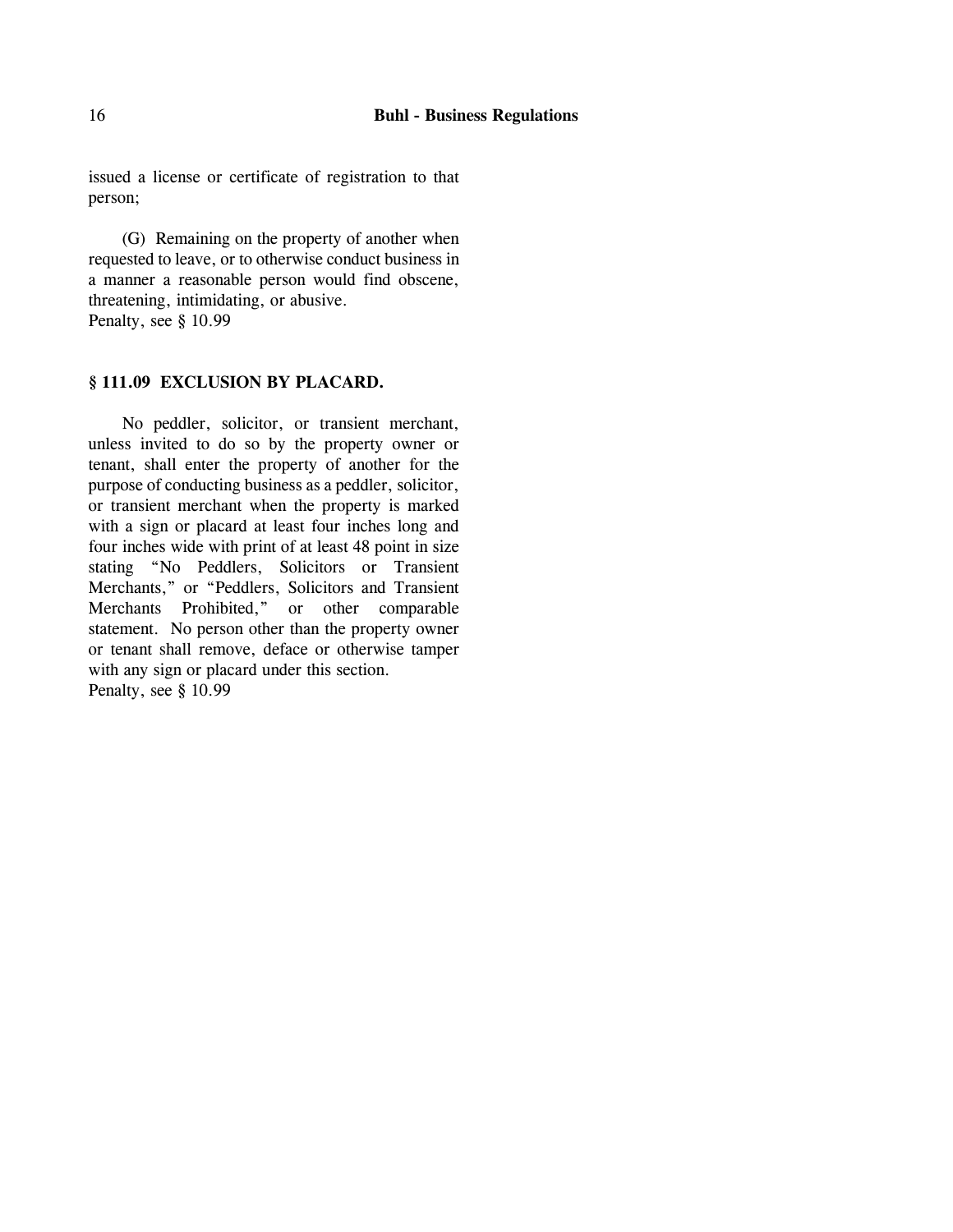# **CHAPTER 112: TOBACCO REGULATIONS**

#### Section

| 112.01 | Purpose                           |
|--------|-----------------------------------|
| 112.02 | Definitions and interpretations   |
| 112.03 | License                           |
| 112.04 | Fees                              |
| 112.05 | Denial of license                 |
| 112.06 | Prohibited sales                  |
| 112.07 | Vending machines                  |
| 112.08 | Self-service sales                |
| 112.09 | Responsibility                    |
| 112.10 | Compliance checks and inspections |
| 112.11 | Other illegal acts                |
| 112.12 | <b>Violations</b>                 |
| 112.13 | Exceptions and defenses           |
|        |                                   |

112.99 Penalty

### **§ 112.01 PURPOSE.**

Because the city recognizes that many persons under the age of 18 years purchase or otherwise obtain, possess, and use tobacco, tobacco products, and tobacco-related devices, and such sales, possession, and use are violations of both state and federal laws; and because studies, which the city hereby accepts and adopts have shown that most smokers begin smoking before they have reached the age of 18 years and that those persons who reach the age of 18 years without having started smoking are significantly less likely to begin smoking; and because smoking has been shown to be the cause of several serious health problems which subsequently place a financial burden on all levels of government; this chapter shall be intended to regulate the sale, possession, and use of tobacco, tobacco products, and tobacco-related devices for the purpose of enforcing

and furthering existing laws, to protect minors against the serious effects associated with the illegal use of tobacco, tobacco products and tobacco-related devices, and to further the official public police of the State of Minnesota in regard to preventing young people from starting to smoke as stated in M.S. § 144.391, as it may be amended from time to time. (Ord. 98-01, passed 3-17-98)

# **§ 112.02 DEFINITIONS AND INTERPRETATIONS.**

(A) Except as may otherwise be provided or clearly implied by context, all terms shall be given their commonly accepted definitions. The singular shall include the plural and the plural shall include the singular. The masculine shall include the feminine and neuter and vice-versa. The term "shall" means mandatory and the term "may" means permissive.

(B) The following terms shall have the definitions given to them:

*COMPLIANCE CHECKS.* The system the city uses to investigate and ensure that those authorized to sell tobacco, tobacco products, and tobacco-related devices are following and complying with the requirements of this chapter. Compliance checks shall involve the use of minors as authorized by this chapter. Compliance checks shall also mean the use of minors who attempt to purchase tobacco, tobacco products, or tobacco-related devices for educational, research, and training purposes as authorized by state and federal laws. Compliance checks may also be conducted by other units of government for the purpose of enforcing appropriate federal, state, or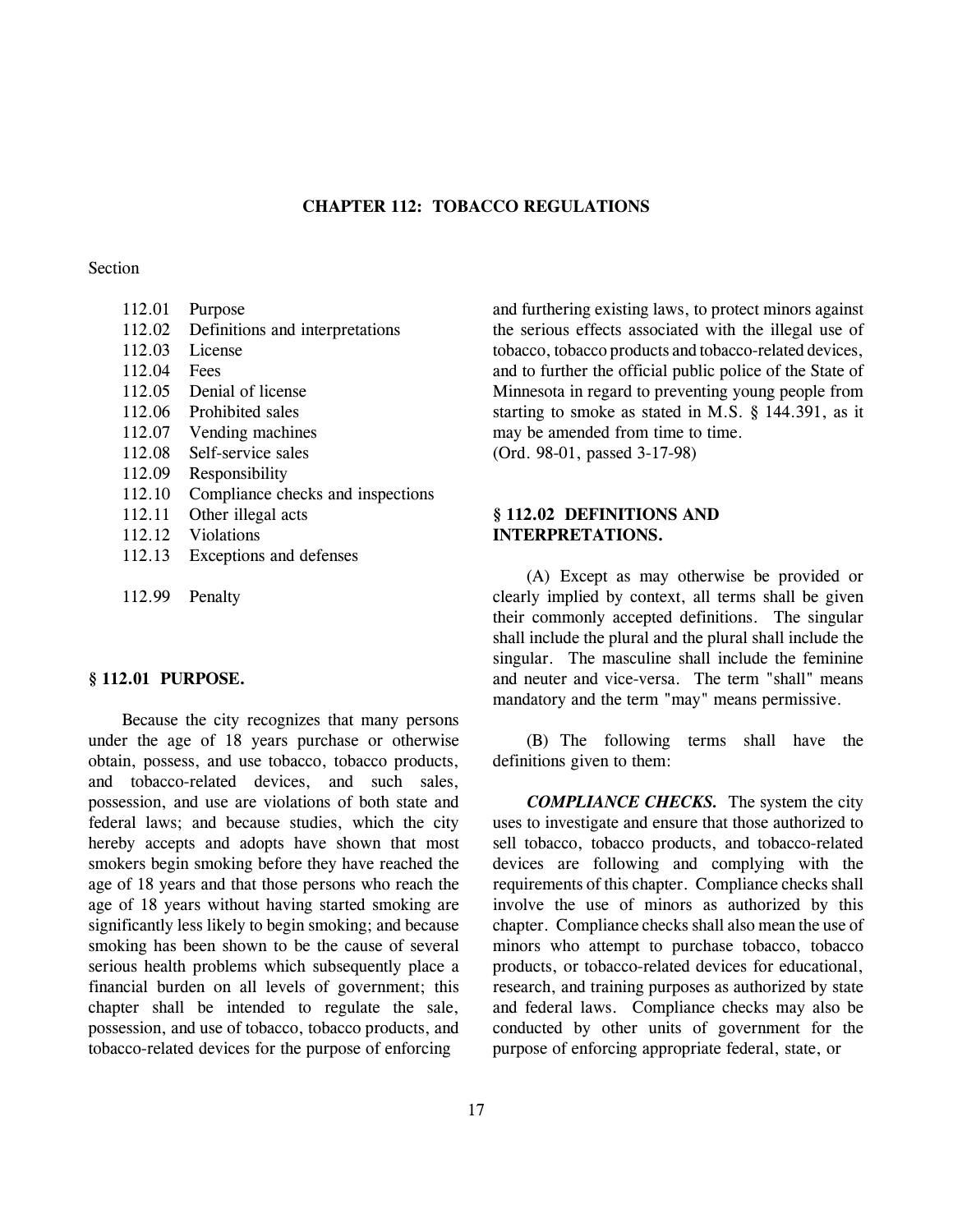local laws and regulations relating to tobacco, tobacco products, and tobacco-related devices.

*INDIVIDUALLY PACKAGED.* The practice of selling any tobacco or tobacco-related product wrapped individually for sale. Individually wrapped tobacco and tobacco products shall include, but not be limited to single cigarette packs, single bags or cans of tobacco in any form, and single cans or other packaging of snuff or chewing tobacco. Cartons or other packaging containing more than a single pack or other container as described in this section shall not be considered individually packaged.

*LOOSIES.* The common term used to refer to a single or individually packaged cigarette.

*MINOR.* Any natural person who has not yet reached the age of 18 years.

*MOVEABLE PLACE OF BUSINESS.* Refers to any form of business operated out of a truck, van, automobile, or other type of vehicle or transportable shelter and not a fixed address store front or other permanent type of structure authorized for sales transactions.

*RETAIL ESTABLISHMENT.* Any place of business where tobacco, tobacco products, or tobaccorelated devices are available for sale to the general public. Retail establishments shall include, but not limited to grocery stores, convenience stores, and restaurants.

*SALE.* A *SALE* shall mean any transfer of goods for money, trade, barter, or other consideration.

*SELF-SERVICE MERCHANDISING.* Open displays of tobacco, tobacco products, or tobaccorelated devices in any manner where any person shall have access to the tobacco, tobacco products, or tobacco-related devices, without the assistance or intervention of the licensee or the licensee's employee. The assistance or intervention shall entail the actual physical exchange of the tobacco, tobacco product, or

tobacco-related device between the customer and the licensee or licensee's employee. Self-service merchandising shall not include vending machines.

*TOBACCO* or *TOBACCO PRODUCTS.* Any substance or item containing tobacco leaf, including but not limited to cigarettes; cigars; pipe tobacco; snuff; fine cut or other chewing tobacco; cheroots; stogies; perique; granulates, plug cut, crimp cut, ready rubbed, and other smoking tobacco; snuff flowers; cavendish; shorts; plug and twist tobaccos; dipping tobaccos; refuse scraps, clippings, cuttings and sweepings of tobacco; and other kinds and forms of tobacco leaf prepared in such a manner as to be suitable for chewing, sniffing, or smoking.

*TOBACCO-RELATED DEVICES.* Any tobacco product as well as pipe, rolling papers, or other device intentionally designed or intended to be used in a manner which enables the chewing, sniffing, or smoking of tobacco or tobacco products.

*VENDING MACHINE.* Any mechanical, electric or electronic, or other type of device which dispenses tobacco, tobacco products, or tobaccorelated devices upon the insertion of money, tokens, or other form of payment directly to the machine by the person seeking to purchase the tobacco, tobacco product, or tobacco-related device. (Ord. 98-01, passed 3-17-98)

## **§ 112.03 LICENSE.**

(A) *Required.* No person shall sell or offer to sell any tobacco, tobacco products, or tobacco-related device without first having obtained a license to do so from the city.

### (B) *Application.*

(1) An application for a license to sell tobacco, tobacco products, or tobacco-related devices shall be made on a form provided by the city. The application shall contain the full name of the applicant,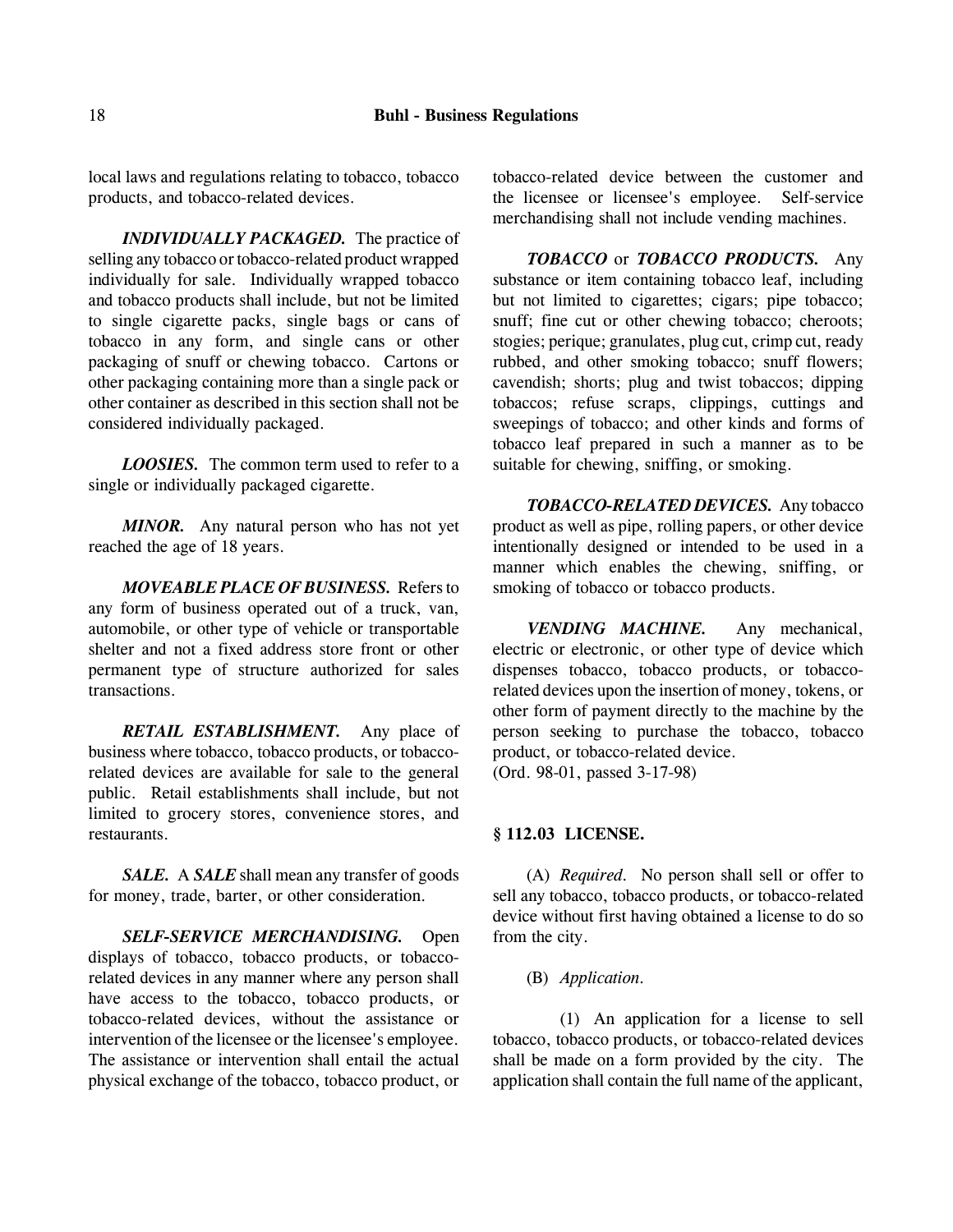### **Tobacco Regulations** 19

the applicant's residential and business addresses and telephone numbers, the name of the business for which the license is sought, and any additional information the city deems necessary.

(2) Upon receipt of a completed application, the City Administrator/Clerk-Treasurer shall forward the application to the Council for action at its next regularly scheduled Council meeting. If the Administrator/Clerk-Treasurer shall determine that an application is incomplete, he or she shall return the application to the applicant with notice of the information necessary to make the application complete.

(C) *Action.*

(1) The Council may either approve or deny the license, or it may delay action for such reasonable period of time as necessary to complete any investigation of the application or the application it deems necessary.

(2) The Council shall approve the license, the Administrator/Clerk-Treasurer shall issue the license to the applicant.

(3) If the Council denies the license, notice of the denial shall be given to the applicant along with notice of the applicant's right to appeal the Council's decision.

(D) *Term.* All licenses issued under this chapter shall expire December 31 of the licensing year.

(E) *Revocation or suspension.* Any license issued under this chapter may be revoked or suspended as provided in §§ 112.12 and 112.99.

(F) *Transfers.* All licenses issued under this chapter shall be valid only on the premises for which the license was issued and only for the person to whom the license was issued. No transfer of any license to another location or person shall be valid without the prior approval of the Council.

(G) *Moveable place of business.* No license shall be issued to a moveable place of business. Only fixedlocation businesses shall be eligible to be licensed under this chapter.

(H) *Display.* All licenses shall be posted and displayed in plain view of the general public on the licensed premise.

(I) *Renewals.* The renewal of a license issued under this section shall be handled in the same manner as the original application. The request for a renewal shall be made at least 30 days but no more than 60 days before the expiration of the current license. The issuance of a license issued under this chapter shall be considered a privilege and not an absolute right of the applicant and shall not entitle the holder to an automatic renewal of the license. (Ord. 98-01, passed 3-17-98)

### **§ 112.04 FEES.**

No application shall be processed under this chapter until the appropriate license fee shall be paid in full. The fee for a license under this chapter shall be according to the fee resolution adopted by the City Council as amended from time to time. (Ord. 98-01, passed 3-17-98)

#### **§ 112.05 DENIAL OF LICENSE.**

(A) The following shall be grounds for denying the issuance or renewal of a license under this chapter; however, except as may otherwise be provided by law, the existence of any particular ground for denial does not mean that the city must deny the license:

(1) The applicant is under the age of 18 years;

(2) The applicant has been convicted within the past five years of any violation of a federal, state or local law, ordinance provision, or other regulation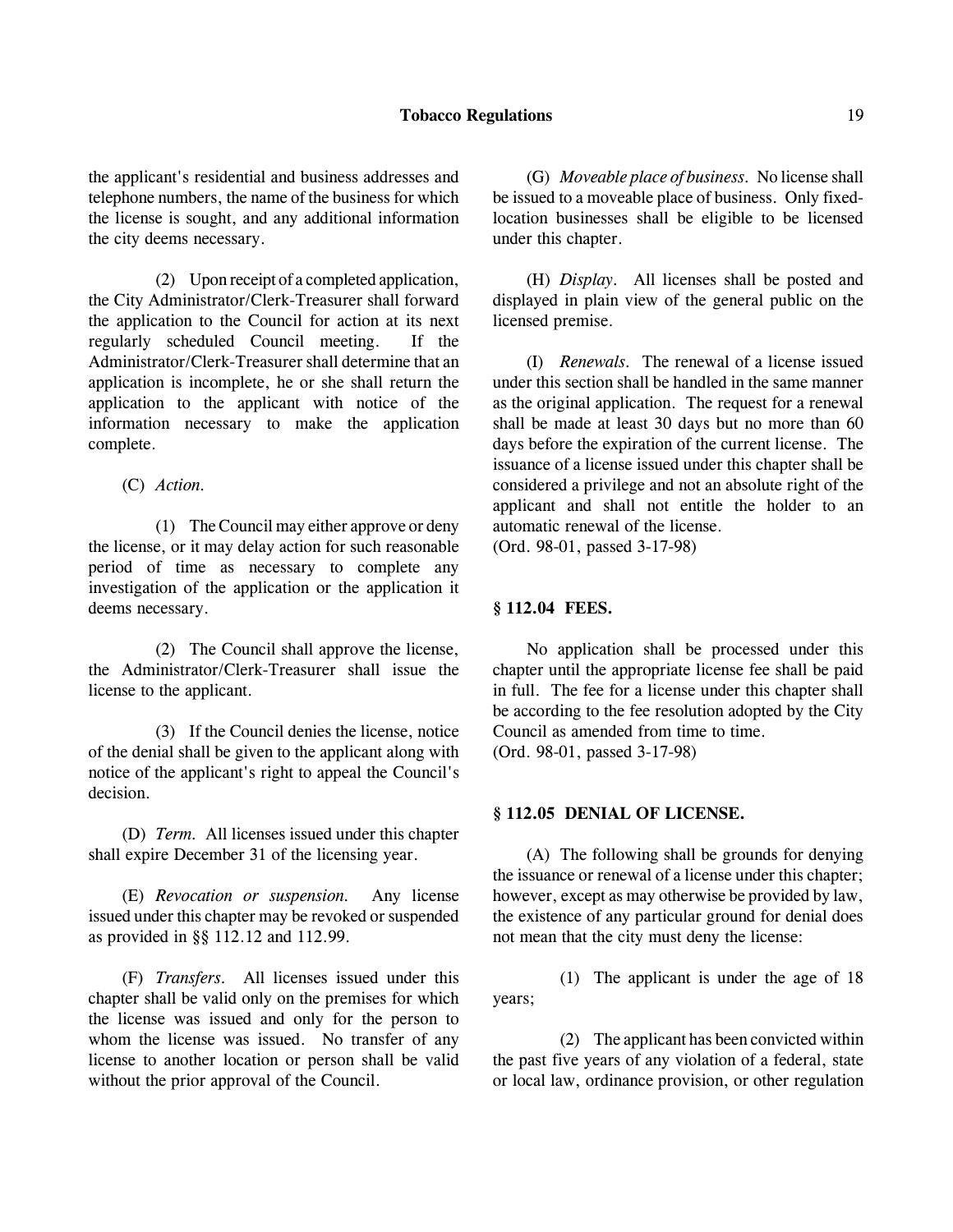### 20 **Buhl - Business Regulations**

relating to tobacco or tobacco products, or tobaccorelated devices;

(3) The applicant has had a license to sell tobacco, tobacco products, or tobacco-related devices revoked within the preceding 12 months of the date of application;

(4) The applicant fails to provide any information required on the application, or provides false or misleading information; or

(5) The applicant is prohibited by federal, state, or other local law, ordinance, or other regulation from holding such a license.

(B) If a license is mistakenly issued or renewed to a person, it shall be revoked upon the discovery that the person was ineligible for the license under this section.

(Ord. 98-01, passed 3-17-98)

## **§ 112.06 PROHIBITED SALES.**

It shall be a violation of this chapter for any person to sell or offer to sell any tobacco, tobacco product, or tobacco-related device:

(A) To any person under the age of 18 years;

(B) By means of any type of vending machine, except as may otherwise be provided in this chapter;

(C) By means of self-service methods whereby the customer does not need to make a verbal or written request to an employee of the licensed premises in order to receive the tobacco, tobacco product, or tobacco-related device and whereby there is not a physical exchange of the tobacco, tobacco product, or tobacco-related device between the licensee or the licensee's employee, and the customer;

(D) By means of loosies as defined in § 112.02 of this chapter;

(E) Containing opium, morphine, jimson weed, bella donna, strychnos, cocaine, marijuana, or other deleterious, hallucinogenic, toxic, or controlled substances except nicotine and other substances found naturally in tobacco or added as part of an otherwise lawful manufacturing process; or

(F) By any other means, to any other person, or in any other manner or form prohibited by federal, state, or other local law, ordinance provision, or other regulation.

(Ord. 98-01, passed 3-17-98)

#### **§ 112.07 VENDING MACHINES.**

It shall be unlawful for any person licensed under this chapter to allow the sale of tobacco, tobacco products, and tobacco-related devices by the means of a vending machine unless minors are at all times prohibited from entering the licensed establishment. (Ord. 98-01, passed 3-17-98)

#### **§ 112.08 SELF-SERVICE SALES.**

(A) It shall be unlawful for a licensee under this chapter to allow the sale of tobacco, tobacco products, and tobacco-related devices by any means whereby the customer may have access to such items without having to request the item from the licensee or the licensee's employee and whereby there is not a physical exchange of tobacco, tobacco products, and tobacco-related devices between the licensee or his or her clerk and the customer.

(B) All tobacco, tobacco products, and tobaccorelated devices shall either be stored behind a counter or other area not freely accessible to customers, or in a case or other storage unit not left open and accessible to the general public.

(C) Any retailer selling tobacco, tobacco products, and tobacco-related devices at the time this chapter is adopted shall comply with this section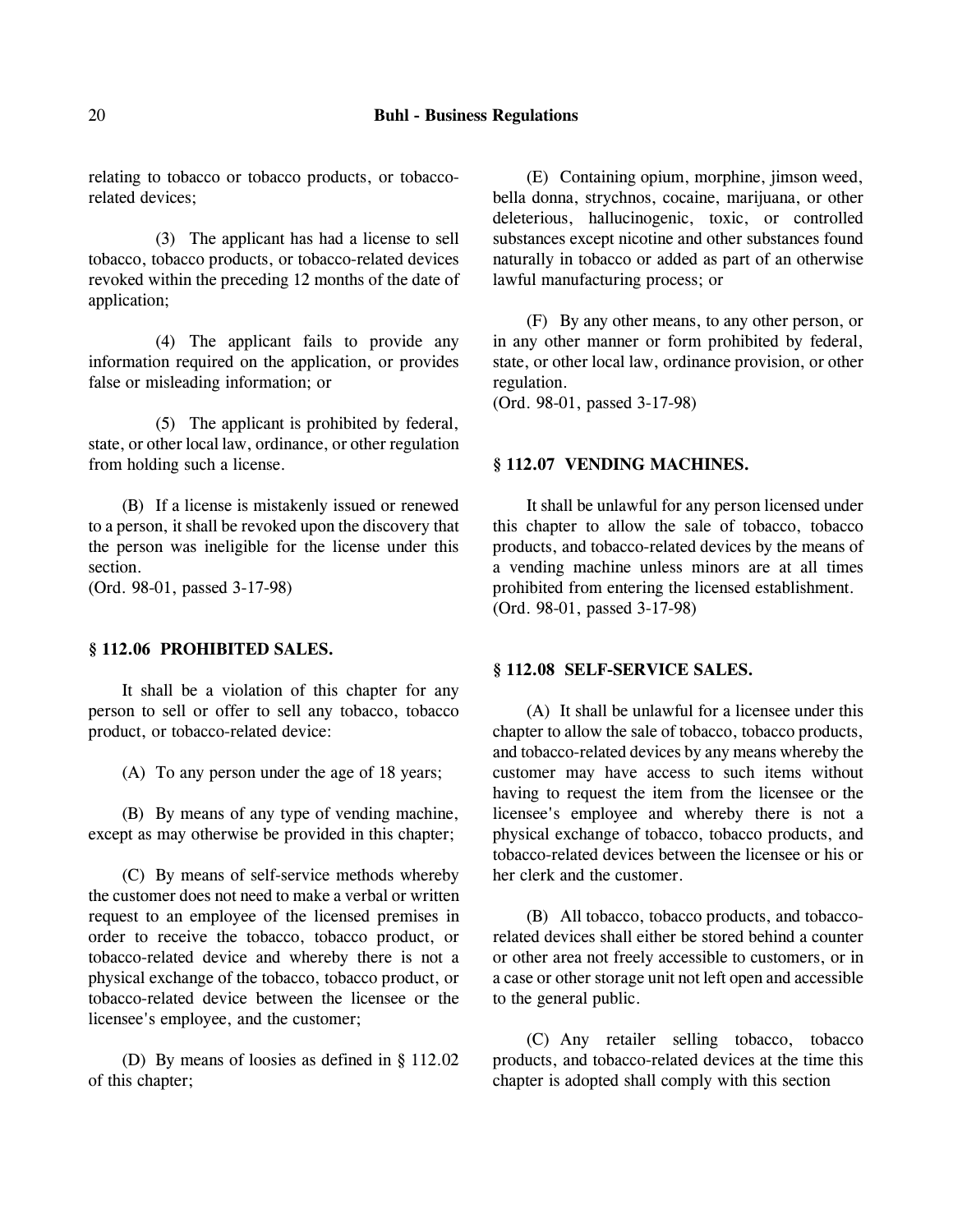within 60 days following the effective date of this chapter. (Ord. 98-01, passed 3-17-98)

### **§ 112.09 RESPONSIBILITY.**

All licensees under this chapter shall be responsible for the actions of their employees in regard to the sale of tobacco, tobacco products, and tobaccorelated devices on the licensed premises, and the sale of such an item by an employee shall be considered a sale by the license holder. Nothing in this section shall be construed as prohibiting the city from also subjecting the City Administrator/Clerk-Treasurer to whatever penalties are appropriate under this chapter, state or federal law, or other applicable law or regulation.

(Ord. 98-01, passed 3-17-98)

# **§ 112.10 COMPLIANCE CHECKS AND INSPECTIONS.**

(A) All licensed premises shall be open to inspection by a licensed peace officer or other authorized city official during regular business hours.

(B) From time to time, but at least once per year, the city shall conduct compliance checks by engaging, with the written consent of their parents or guardians, minors over the age of 15 years but less than 18 years, to enter the licensed premise to attempt to purchase tobacco, tobacco products, and tobaccorelated devices.

(1) Minors use for the purpose of compliance checks shall be supervised by city designated law enforcement officers or other designated city personnel.

(2) Minors used for compliance checks shall not be guilty of unlawful possession of tobacco, tobacco products, and tobacco-related devices when such items are obtained as a part of the compliance check.

(3) No minor used in compliance checks shall attempt to use a false identification misrepresenting the minor's age, and all minors lawfully engaged in a compliance check shall answer all questions about the minor's age asked by the licensee or his or her employee and shall produce any identification, if any exists, for which he or she is asked.

(C) Nothing in this section shall prohibit compliance checks authorized by state or federal laws for education, research, or training purposes, or required for the enforcement of a particular state or federal law.

(Ord. 98-01, passed 3-17-98)

## **§ 112.11 OTHER ILLEGAL ACTS.**

Unless otherwise provided, the following acts shall be a violation of this chapter:

(A) *Illegal sales.* It shall be a violation of this chapter for any person to sell or otherwise provide any tobacco, tobacco products, and tobacco-related devices to any minor.

(B) *Illegal possession.* It shall be a violation of this chapter for any minor to have in his or her possession any tobacco, tobacco products, and tobacco-related devices. This subdivision shall not apply to minors lawfully involved in a compliance check.

(C) *Illegal use.* It shall be a violation of this chapter for any minor to smoke, chew, sniff, or otherwise use any tobacco, tobacco products, and tobacco-related devices.

(D) *Illegal procurement.*

(1) It shall be a violation of this chapter for any minor to purchase or attempt to purchase or otherwise obtain any tobacco, tobacco products, and tobacco-related devices, and it shall be a violation of this chapter for any person to purchase or otherwise obtain such items on behalf of a minor.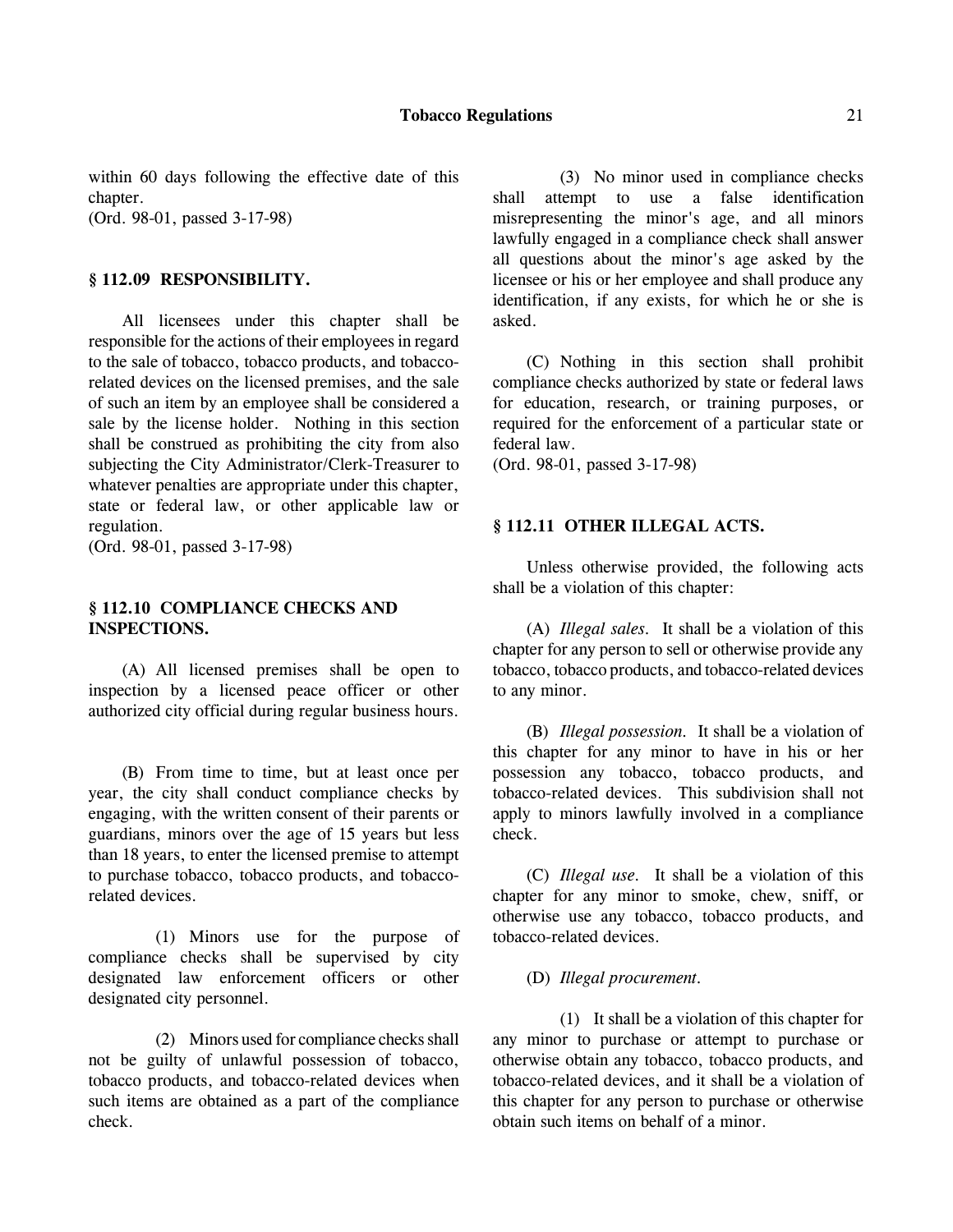(2) It shall further be violation for any person to coerce or attempt to coerce a minor to illegally purchase or otherwise obtain or use any tobacco, tobacco products, and tobacco-related devices.

(3) This division shall not apply to minors lawfully involved in a compliance check.

(E) *Use of false identification.* It shall be a violation of this chapter for any minor to attempt to disguise his or her true age by the use of a false form of identification, whether the identification is that of another person or one on which the age of the person has been modified or tampered with to represent an age older than the actual age of the person. (Ord. 98-01, passed 3-17-98)

## **§ 112.12 VIOLATIONS.**

(A) *Notice.* Upon discovery of a suspended violation, the alleged violator shall be issued, either personally or by mail, a citation that sets forth the alleged violation and which shall inform the alleged violator of his or her right to be heard on the accusation.

(B) *Hearings.* If a person accused of violating this chapter so requests, a hearing shall be scheduled, the time and place of which shall be published and provided to the accused violator.

(C) *Hearing officer.* The City Administrator/ Clerk-Treasurer shall serve as the hearing officer.

(D) *Decision.* If the hearing officer determines that a violation of this chapter did occur, that decision, along with the hearing officer's reasons for finding a violation and the penalty to be imposed under § 112.99, shall be recorded in writing, a copy of which shall be provided to the accused violator. Likewise, if the hearing officer finds that no violation occurred or finds grounds for not imposing any penalty, such findings shall be recorded and a copy provided to the acquitted accused violator.

(E) *Appeals.* Appeals of any decision made by the hearing officer shall be filed in the district court for the city in which the alleged violation occurred.

(F) *Misdemeanor prosecution.* Nothing in this section shall prohibit the city from seeking prosecution as a misdemeanor for any alleged violation of this chapter. If the city elects to seek misdemeanor prosecution, no administrative penalty shall be imposed.

(G) *Continued violation.* Each violation, and every day, in which a violation occurs or continues, shall constitute a separate offense. (Ord. 98-01, passed 3-17-98)

## **§ 112.13 EXCEPTIONS AND DEFENSES.**

Nothing in this chapter shall prevent the providing of tobacco, tobacco products, or tobacco-related devices to a minor as part of a lawfully recognized religious, spiritual, or cultural ceremony.

 It shall be an affirmative defense to the violation of this chapter for a person to have reasonably relied on proof of age as described by state law. (Ord. 98-01, passed 3-17-98)

### **§ 112.99 PENALTY.**

(A) *Licensees.* Any licensee found to have violated this chapter, or whose employee shall have violated this chapter, shall be charged an administrative fine of \$75 for a first violation of this chapter; \$200 for the second offense at the same licensed premises within a 24-month period; and \$250 for a third or subsequent offense at the same location within a 24-month period. In addition, after the third offense, the license shall be suspended for not less than seven days.

(B) *Other individuals.* Other individuals, other than minors regulated by  $\S$  112.99(C), found to have violated this chapter shall be charged an administrative fine of \$75 for a first violation of this chapter; \$200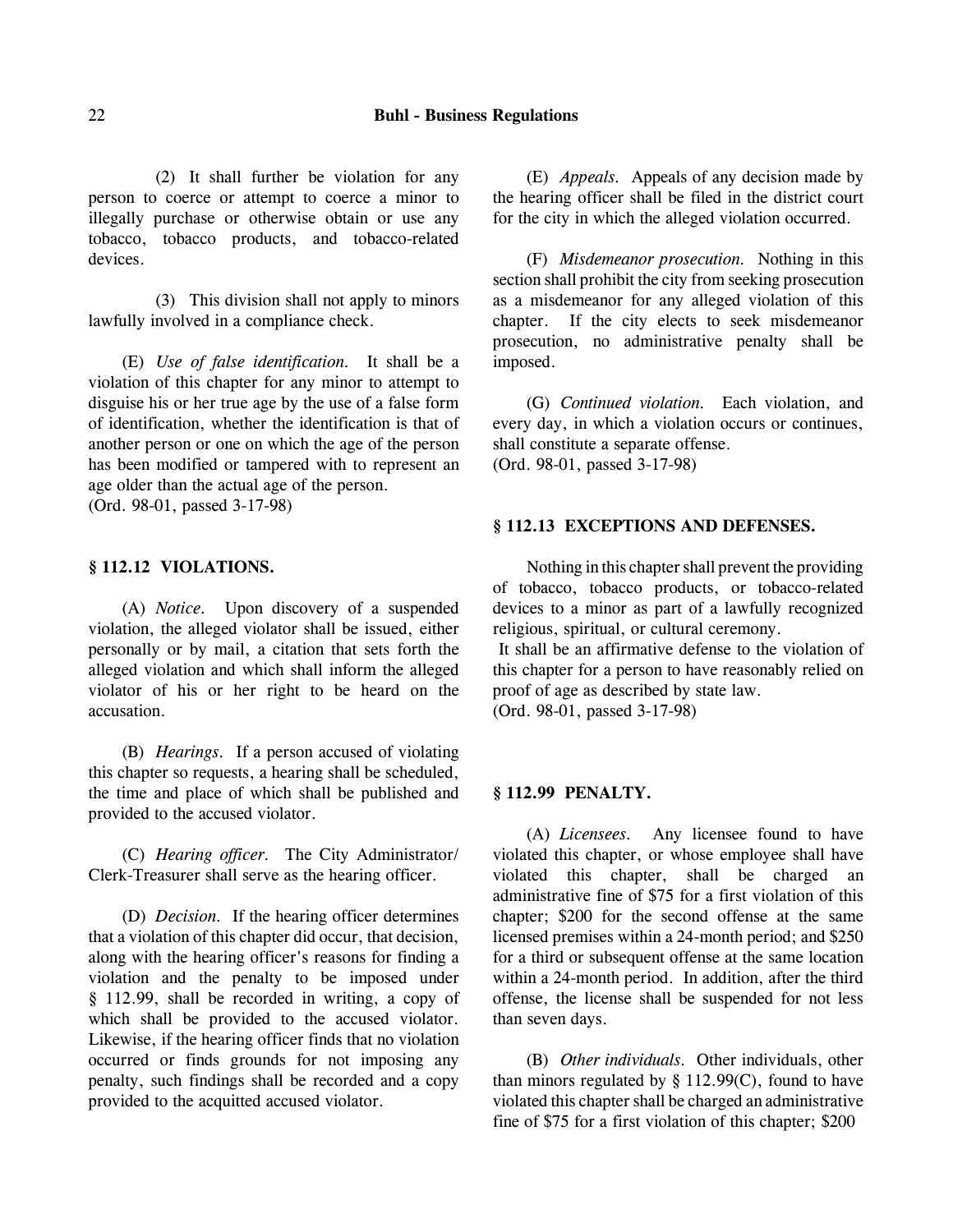for the second offense within a 24-month period; and \$250 for a third or subsequent offense within a 24 month period.

(C) *Minors.* Minors found in unlawful possession of, or who unlawfully purchase or attempt to purchase, tobacco, tobacco products, or tobaccorelated devices, shall be charged an administrative fine of \$75 for a first violation of this chapter; \$200 for the second offense within a 24-month period; and \$250 for a third or subsequent offense within a 24-month period.

(D) *Misdemeanor.* Nothing in this section shall prohibit the city from seeking prosecution as a misdemeanor for any violation of this chapter. (Ord. 98-01, passed 3-17-98)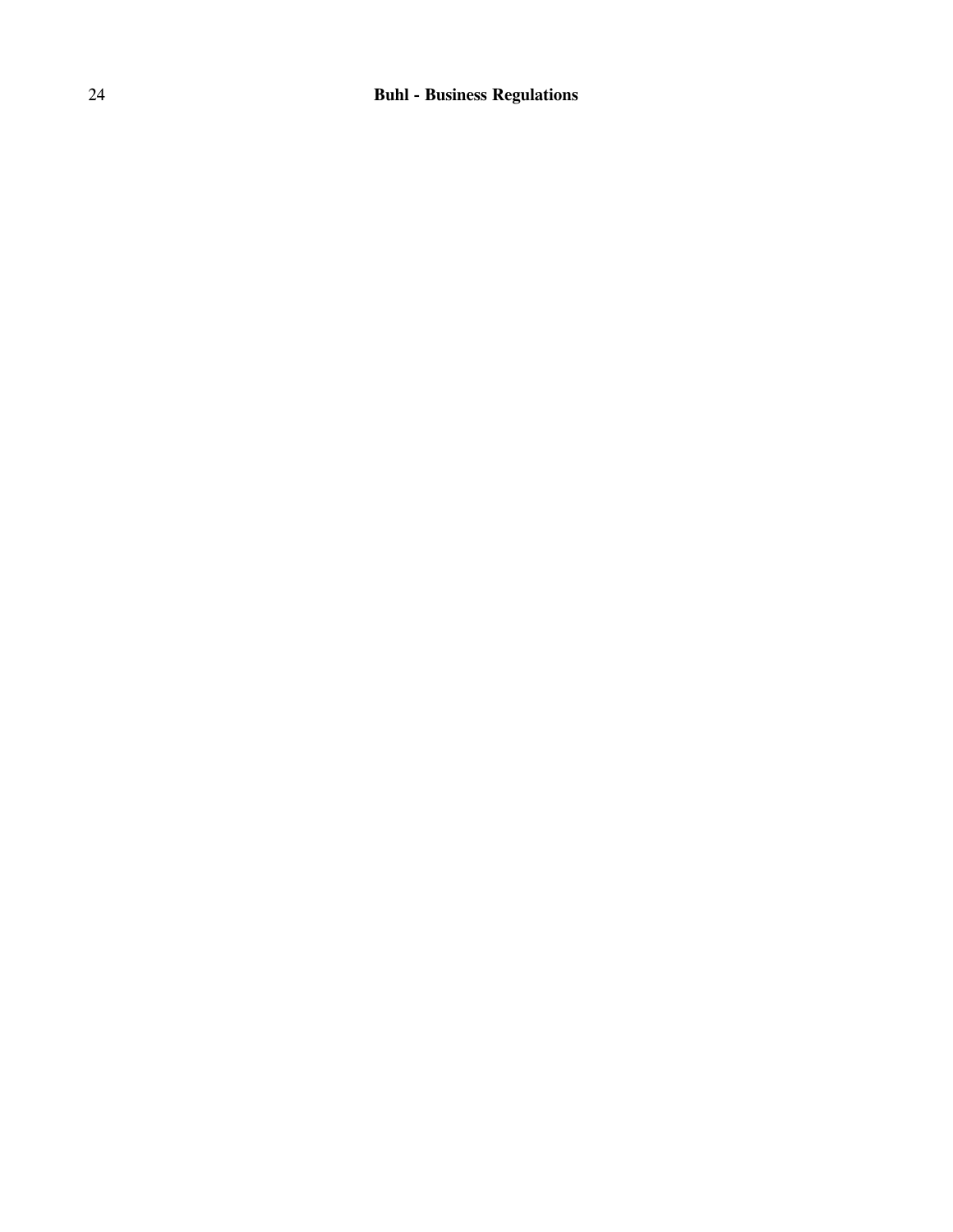# **CHAPTER 113: SEXUALLY EXPLICIT BUSINESS**

## Section

| 113.01 | Purpose                                |
|--------|----------------------------------------|
| 113.02 | Findings and conclusions               |
| 113.03 | Definitions                            |
| 113.04 | Zoning regulations; location           |
|        | prohibitions                           |
| 113.05 | Sign restrictions                      |
| 113.06 | License required; application and fees |
| 113.07 | Ineligibility; persons and locations   |
| 113.08 | License conditions                     |
| 113.09 | Renewal application                    |
| 113.10 | Sanctions for license violations       |

## **§ 113.01 PURPOSE.**

The purpose of this chapter is to prescribe licensing requirements for sexually-oriented businesses in order to protect the general health, safety, and welfare and to control certain land uses that may have a direct and detrimental effect on the character of the city's residential and commercial neighborhoods. (Ord. 99-02, passed 9-21-99)

#### **§ 113.02 FINDINGS AND CONCLUSIONS.**

(A) The City Council makes the following findings regarding the need to license sexually-oriented businesses. The findings are based upon the experiences of other cities where the businesses have been located, as studied by a city staff committee.

(1) Sexually-oriented businesses can exert a dehumanizing influence on persons attending places of worship, children attending state-licensed family day-care homes, state-licensed group family day-care

homes, and state-licensed child care centers, students attending school, and people using public parks and **libraries** 

(2) Sexually-oriented businesses can be used as fronts for prostitution and other criminal activity. The experience of other cities indicates that the proper management and operation of the businesses can, however, minimize this risk, provided the owners and operators of the facilities are regulated by licensing or other procedures.

(3) Sexually-oriented businesses can significantly contribute to the deterioration of residential neighborhoods and can impair the character and quality of the residential housing in the area in which the businesses are located, thereby exacerbating the shortage of affordable and habitable housing for city residents.

(4) (a) The concentration of sexuallyoriented businesses in one area can have a substantially detrimental effect on the area in which the businesses are concentrated and on the overall quality of life in the community. A cycle of decay can result from the influx and concentration of sexually-oriented businesses. The presence of the businesses is often perceived by others as an indication that the community or area is deteriorating and the result can be devastating to other businesses that may be required to move out of the vicinity and which could influence residents to relocate from the area.

(b) It has been noted that the presence of the businesses can have the overall effect of causing declining real estate values, which result can be exacerbated by the concentration of the businesses,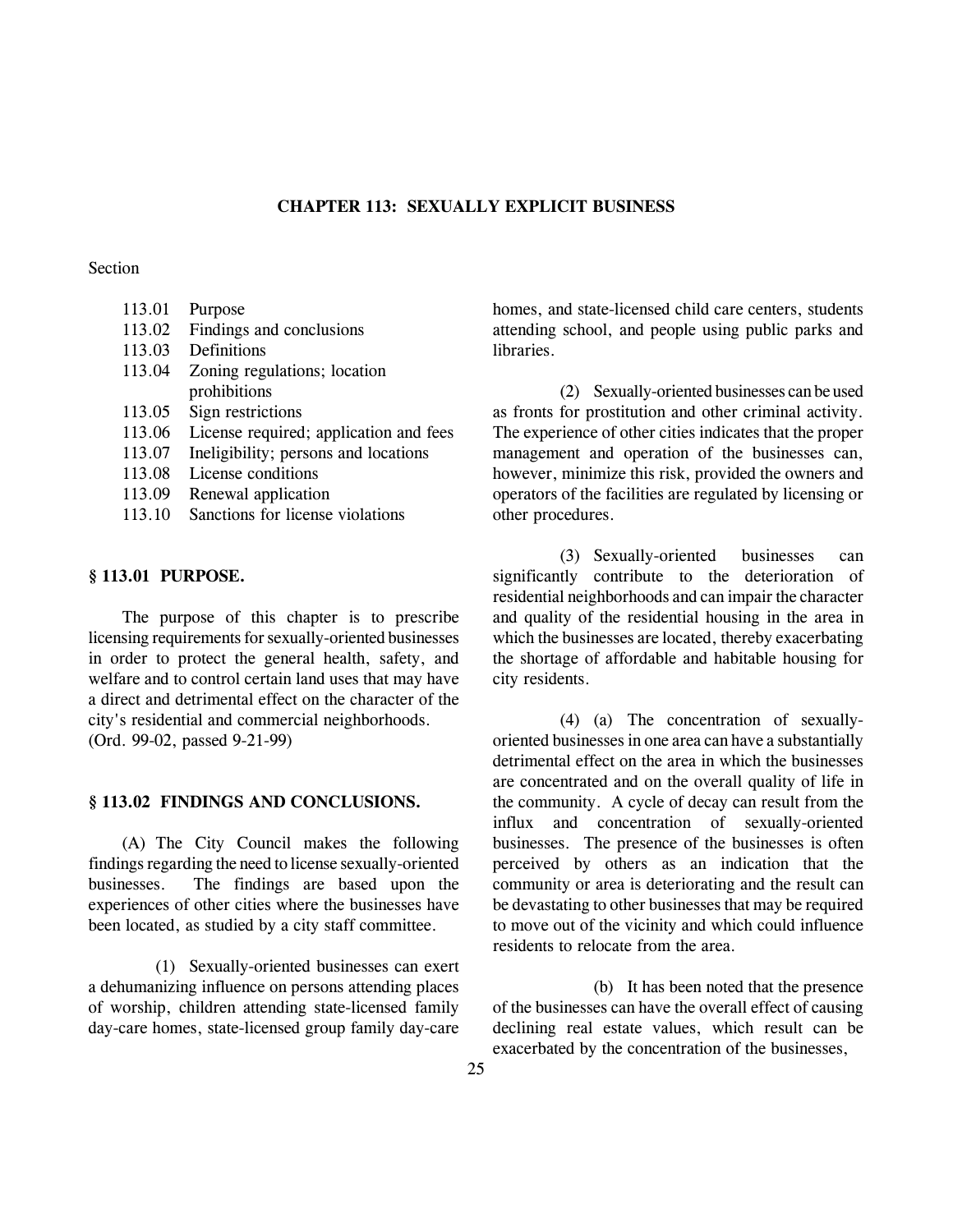which can erode the city's tax base and contribute to overall community blight.

(5) Sexually-oriented businesses can increase the risk of exposure to communicable diseases including but not limited to Acquired Immune Deficiency Syndrome (AIDS) for which currently there is no cure. Experiences of other cities indicate that the businesses can facilitate the spread of communicable diseases by virtue of the design and use of the premises, thereby endangering not only the patrons of the establishments but also the general public.

(6) Sexually-oriented businesses can cause or contribute to public health problems by the presence of live adult entertainment in conjunction with food and/or drink on the same premises.

(B) In direct furtherance of the substantial goals of public health, safety, and welfare, the City Council adopts the following provisions, recognizing that it has a great interest in the present and future character of the city's residential and commercial neighborhoods. (Ord. 99-02, passed 9-21-99)

# **§ 113.03 DEFINITIONS.**

For the purpose of this chapter, the following definitions shall apply unless the context clearly indicates or requires a different meaning.

*ADULT BODY PAINTING STUDIO.* An establishment or business which provides the service of applying paint or other substances, whether transparent or non-transparent, to or on the body of a patron when such body is wholly or partially nude in terms of specified anatomical area, as defined herein.

*ADULT BOOK STORE.* An establishment that has 40% or greater of its current store stock in merchandise, videos, books, magazines and/or other periodicals which are distinguished or characterized by their emphasis on matters depicting, describing, or

relating to specified sexual activities or specified anatomical areas, as herein defined.

*ADULT ORIENTED CABARET.* A building or space wherein a portion of the business is used for providing dancing, modeling, or other live entertainment, if the dancing or modeling or live entertainment is distinguished or characterized by an emphasis on the presentation, display, depiction or description of nudity, sexual conduct, sexual excitement, or sadomasochistic abuse, as defined herein, for observation or participation by patrons.

*ADULT CAR WASH.* A wash facility for any type of motor vehicle that allows employees, agents, independent contractors, or persons to appear in a state of partial or total nudity in terms of specified anatomical areas as defined herein.

*ADULT COMPANIONSHIP ESTABLISH-MENT.* A companionship establishment which excludes minors by reason of age, or which provides the service for a fee of engaging in or listening to conversation, talk, or discussion between an employee of the establishment and a customer, if the service is distinguished or characterized by an emphasis on specified sexual activities or specified anatomical areas, as defined herein.

*ADULT ENTERTAINMENT FACILITY.* A building or space wherein an admission is charged for entrance, or food or alcoholic and nonalcoholic beverages are sold or intended for consumption, and wherein may be observed live presentation of entertainment, including nude dancing, nude modeling or nudity, or which include other activities distinguished or characterized by an emphasis on matters depicting, describing, or relating to specified sexual activities or specified anatomical areas, as defined herein.

*ADULT MODELING STUDIO.* An establishment whose major business is the provision to customers of figure models who are so provided with the intent of providing sexual stimulation or sexual gratification to the customers and who engage in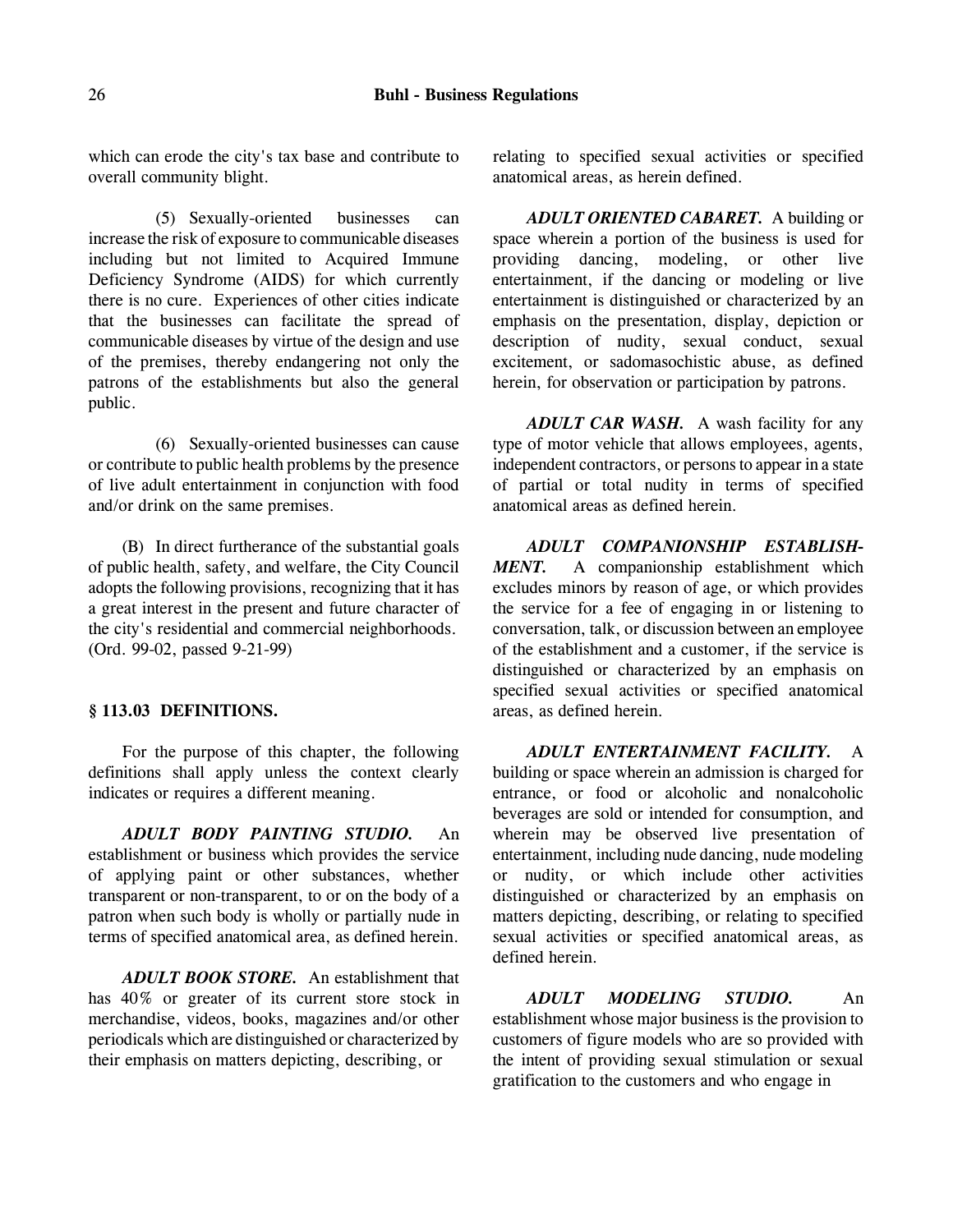specified sexual activities, as defined herein, or display specified anatomical areas, as defined herein, while being observed, painted, painted upon, sketched, drawn, sculptured, photographed, or otherwise depicted by the customers.

*ADULT MOTION PICTURE THEATER.* A building or space with a capacity of 50 or more persons used for presenting material distinguished or characterized by an emphasis on matters depicting, describing, or relating to specified sexual activities or specified anatomical areas, as herein defined, for observation by patrons therein. The phrase "used for" in the definition shall mean a regular and substantial course of conduct and not a one-time presentation of the material.

*ADULT MINI-MOTION PICTURE THEATER.*

A building or space with a capacity for fewer than 50 persons used for presenting material distinguished or characterized by an emphasis on matters depicting, describing or relating to specified sexual activities or specified anatomical areas, as herein defined, for observation by patrons therein. The phrase "used for" in this definition shall mean a regular and substantial course of conduct and not a one-time presentation of the material.

*ADULT SAUNA.* A sauna which excludes by reason of age, or which provides a steam bath or heat bathing room used for the purpose of bathing, relaxation, or reducing, utilizing steam or hot air as a cleaning, relaxing, or reducing agent, if the service provided by the sauna is distinguished or characterized by an emphasis on specified sexual activities or specified anatomical areas, as defined herein.

*CITY.* City of Buhl, Minnesota.

*DWELLING UNIT.* One or more rooms arranged for residential use containing cooking, living, sanitary, and sleeping facilities and physically separated from any other rooms or dwelling units which may be in the same structure.

*ISSUING AUTHORITY.* The City Council of the City of Buhl.

*MINOR.* Any natural person under the age of 18 years.

*NUDITY.* The showing of the human male or female genitals or pubic area with less than fully opaque covering; the showing of the female breast with less than a fully opaque covering below a point immediately above the top of the areola; or the depiction or showing of the covered male genitals in a discernibly turgid state.

*PERSON*. One or more natural persons, a partnership, including a limited partnership, a corporation, including a foreign, domestic, or nonprofit corporation, a trust, a political subdivision of the state, or any other business organization.

*PUBLIC LIBRARY.* Any library that provides fee access to all residents of a city or county without discrimination, received at least half of its financial support from public funds, and is organized under the provisions of M.S. Chapter 134, as it may be amended from time to time.

*PUBLIC PARK.* A park, reservation, open space, playground, beach, or recreation center in the city owned, leased or used, wholly or in part, by a city, county, state, school district, or federal government for recreation purposes.

*PLACE OF WORSHIP.* A building or space that is principally used as a place where people of the same faith or religion regularly assemble for worship or religious educational purposes.

*SADOMASOCHISTIC ABUSE.* Flagellation or torture by or upon a person unclad or partially clad in undergarments, a mask, or bizarre costume, or the condition of being fettered, bound, or otherwise physically restrained on the part of one.

*SCHOOL.* A building or space that is principally used as a place where persons receive a full course of educational instruction. Any post-secondary or posthigh school educational building, including any college or any vocational-technical college, shall not be deemed a *SCHOOL* for purposes of this chapter.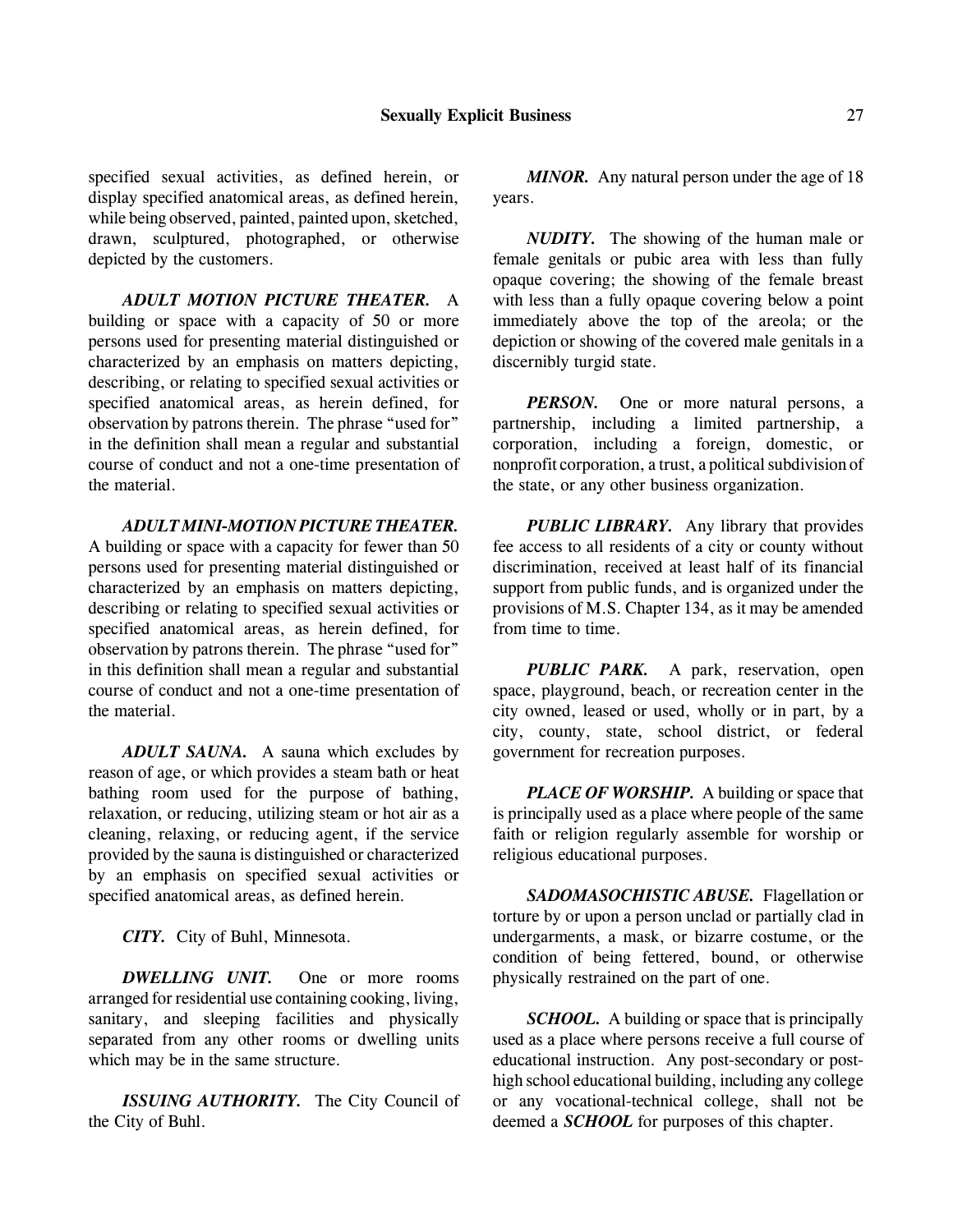*SIGN.* A name, identification, description, display, or illustration which is affixed to, painted or represented directly or indirectly upon a building or other outdoor surface or piece of land which directs attention to an object, project, place, activity, person, institution, organization or business. However, a *SIGN* shall not include any display or official court or government office notices nor shall it include the flag, emblem, or insignia of a nation, political unit, school or religious group. A *SIGN* shall not include a sign located completely within an enclosed building unless the context shall so indicate. Each display surface of a sign shall be considered a *SIGN*.

*SINGLE-FAMILY DWELLING.* A residential building containing one dwelling unit, as herein defined, including detached, semi-detached and attached dwellings, which is intended to be used as a residence.

*STATE-LICENSED FAMILY DAY-CARE HOME, STATE-LICENSED GROUP FAMILY DAY-CARE HOME, STATE-LICENSED CHILD CARE CENTER.* A facility holding a license from the state, pursuant to M.S. Chapter 245A, and/or Minnesota Rules, Chapters 9502 or 9503, as they may be amended from time to time.

*SEXUALLY-ORIENTED BUSINESS.* An adult book store, adult body painting studio, adult companionship establishment, adult motion picture theater, adult entertainment facility, adult modeling studio, adult mini-motion picture theater, adult car wash, adult-oriented cabaret, or adult sauna, as herein defined.

*SPECIFIED SEXUAL ACTIVITIES.* For the purposes of this chapter, sexual activities include the following:

(1) Human genitals in a discernible state of sexual stimulation or arousal;

(2) Acts of human masturbation, sexual intercourse, sadomasochistic behavior, or sodomy;

(3) Fondling of or other erotic touching of human genitals, the pubic region or pubic hair, buttock, or female breast or breasts; or

(4) Any combination of the foregoing.

*SPECIFIED ANATOMICAL AREAS.* For purposes of this chapter, this means less than completely or opaquely covered:

(1) Human genitals, pubic region, or pubic hair;

(2) Buttock;

(3) Female breast or breasts below a point immediately above the top of the areola; or

(4) Any combination of the foregoing; and/or

(5) Human male genitals in a discernibly turgid state, even if completely or opaquely covered. (Ord. 99-02, passed 9-21-99)

# **§ 113.04 ZONING REGULATIONS; LOCATION PROHIBITIONS.**

(A) Sexually-oriented businesses shall be prohibited in all of the city's zoning districts, except the C-2, general commercial district, as defined and regulated in the zoning code, where businesses shall be permitted, provided the conditions specified in the zoning ordinance and in this chapter are met.

(B) In the C-2 district, in which sexuallyoriented businesses are permitted uses, the following conditions shall be met prior to a sexually-oriented business being allowed:

(1) No sexually-oriented business shall be located closer than 500 feet from any other sexuallyoriented business. Measurements shall be made in a straight line, without regard to intervening structures or objects, from the nearest point of the actual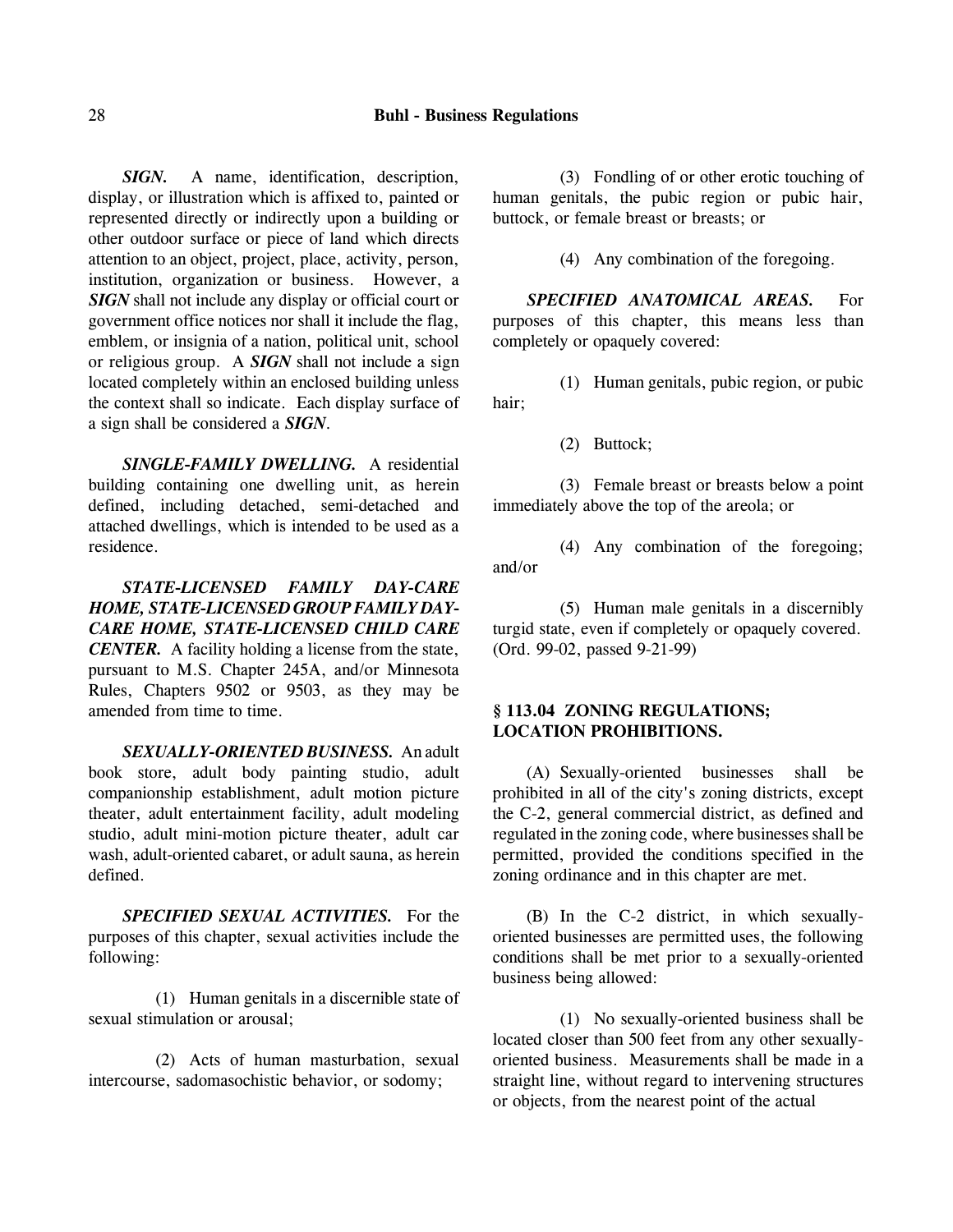business premises of the sexually-oriented business to the nearest point of the actual business premises of any other sexually-oriented business.

ment;

(2) No sexually-oriented business shall be located closer than 500 feet from any place of worship, school, public park, state-licensed family day-care home, state-licensed group family day-care home, public library, or state-licensed child care center. Measurements shall be made in a straight line, without regard to intervening structures or objects, from the nearest point of the actual premises used as a place of worship, school, park or state-licensed family day-care home, state-licensed group family daycare home or state-licensed child care center.

(3) No sexually-oriented business shall be located closer than 500 feet from any of the following residential use districts. Measurements shall be made in a straight line, without regard to intervening structures of objects, from the nearest point of the actual business premises of the sexually-oriented business to the nearest boundary of the residential use district:

(a) R-1, single-family residence;

(b) R-2, one- and two-family residence; and

(c) R-3, multiple-family residence.

(4) A sexually-oriented business must also comply with existing licensing requirements of the City of Buhl.

(5) The operation or maintenance of more than one of the following uses in the same building or structure shall be prohibited:

- (a) Adult body painting studio;
- (b) Adult book store;
- (c) Adult car wash;

(d) Adult companionship establish-

- (e) Adult entertainment facility;
- (f) Adult modeling studio;
- (g) Adult-oriented cabaret;
- (h) Adult sauna;
- (i) Adult motion picture theater; or

(j) Adult mini-motion picture theater. (Ord. 99-02, passed 9-21-99) Penalty, see § 10.99

## **§ 113.05 SIGN RESTRICTIONS.**

In order to protect children from exposure to lurid signs and materials and in order to preserve the value of property surrounding sexually-oriented businesses, the following sign regulations shall apply to all sexually-oriented businesses in the city in lieu of the provisions of § 151.034 of the Buhl zoning code:

(A) All signs shall be flat wall signs. No signs shall be freestanding, located on the roof or contain any flashing lights, moving elements, or electronically or mechanically changing messages. No sign shall contain any message or image which identifies specified sexual activities or specified anatomical areas, as defined herein.

(B) No merchandise, photos, or pictures of the products or entertainment on the premises shall be displayed in window areas or any area where they can be viewed from the sidewalk or public right-of-way adjoining the building or structure in which the sexually-oriented business is located.

(C) No signs shall be placed in any window. A one square foot sign may be placed on the door to state hours of operation and admittance to adults only. (Ord. 99-02, passed 9-21-99) Penalty, see § 10.99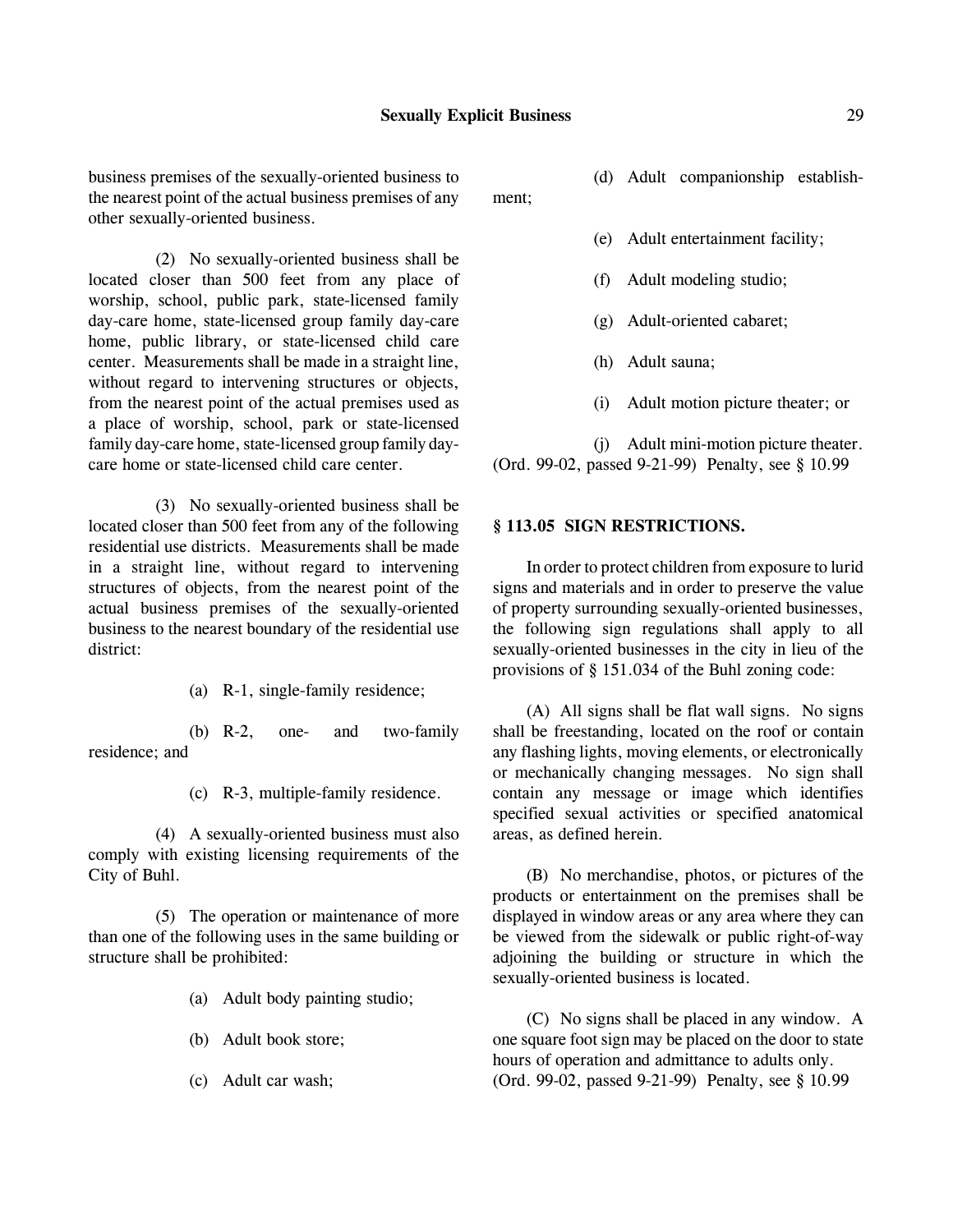# **113.06 LICENSE REQUIRED; APPLICATION AND FEES.**

(A) No person shall own or operate a sexually-oriented business within the city unless the person is currently licensed under this chapter.

(B) The application for a license under this chapter shall be made on a form supplied by the issuing authority and shall require the following information:

(1) *All applicants, whether the applicant is a natural person, corporation, partnership, or other form of organization.*

(a) The legal description of the premises to be licensed, along with a floor plan of the premises. The floor plan of the premises shall detail all internal operations and activities, including a statement of the total floor space occupied by the business. The floor plan need not be professionally prepared but must be drawn to a designated scale or with marked dimensions of the interior of the premises to an accuracy of plus or minus six inches; and

(b) The name and street address of the business. If the business is to be conducted under a designation, name, or style other than the name of the applicant, a certified copy of the certificate required by M.S. § 333.01, as it may be amended from time to time, shall be submitted.

(2) *Applicants who are natural persons.* If the applicant is a natural person:

(a) The name, place, and date of birth, street and city address, and phone number of the applicant;

(b) Whether the applicant has ever used or has been known by a name other than the applicant's name, and if so, the name or names used and information concerning dates and places used;

(c) Street and city addresses at which the applicant has lived during the preceding two years;

(d) The type, name and location of every business or occupation in which the applicant has been engaged during the preceding two years and the name(s) and address(es) of the employer(s) and partner(s), if any, for the preceding two years; and

(e) Whether the applicant has ever been convicted of a felony, crime, or violation of any ordinance other than a petty misdemeanor traffic ordinance. If so, the applicant shall furnish information as to the time, place and offense for which convictions were had.

(3) *Applicants that are partnerships.* If the applicant is a partnership:

(a) The name(s) and address(es) of all general partners and all of the information concerning each general partner that is required of applicants in division (2) above;

(b) The name(s) of the managing partner(s) and the interest of each partner in the business; and

(c) A true copy of the partnership agreement shall be submitted with the application. If the partnership is required to file a certificate as to a trade name pursuant to M.S. § 333.01, as it may be amended from time to time, a certified copy of the certificate shall be attached to the application.

(4) *Corporate or other applicants.* If the applicant is a corporation or other organization:

(a) The name of the corporation or business form, and if incorporated, the state of incorporation;

(b) A true copy of the certificate of incorporation, articles of incorporation or association agreement, and by-laws shall be attached to the application. If the applicant is a foreign corporation, a certificate of authority as required by M.S. § 303.06, as it may be amended from time to time, shall be attached; and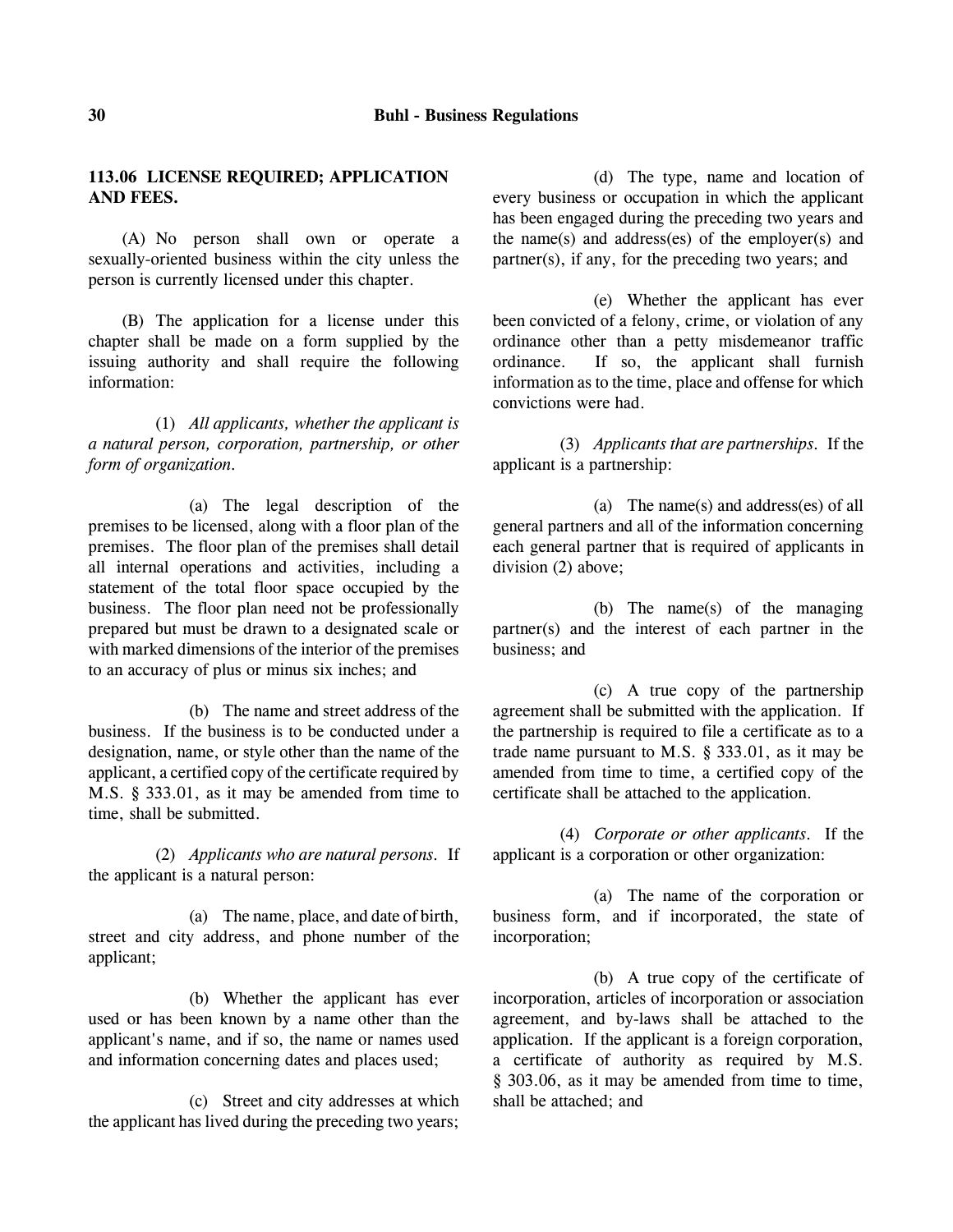(c) The name of the manager(s), proprietor(s) or other agent(s) in charge of the business and all of the information concerning each manager, proprietor or agent that is required of the applicants in division (2) above.

(C) If the application is that of a natural person, the application shall be signed and sworn to by that person; if of a corporation, by an officer thereof; if of a partnership, by one of the general partners; if of an unincorporated association, by the manager or managing officer thereof.

(D) Applications for licenses under this chapter shall be submitted to the City Council, hereinafter referred to as the "Issuing Authority." Within 20 calendar days of receipt of a complete application and payment of all license application fees, agents and/or employees of the issuing authority shall verify any and all of the information requested of the applicant in the application, including the ordering of criminal background checks, and conduct any necessary investigation to assure compliance with this chapter.

(E) No later than ten calendar days after the completion of the license application verification and investigation by the issuing authority or its agents and employees, as prescribed in division (D) above, the issuing authority shall accept or deny the license application in accordance with this chapter. If the application is denied, the issuing authority shall notify the applicant of the determination in writing. The notice shall be mailed by certified and regular mail to the applicant at the address provided on the application form and it shall inform the applicant of the applicant's right within 20 calendar days of receipt of the notice by the applicant, to request an appeal of the determination for reconsideration by the City Council or to immediately challenge the determination in a court of law. If an appeal to the City Council is timely received, the hearing before the City Council shall take place within 20 calendar days of the receipt of the appeal. If an application is granted for a location where a building is under construction or not ready for occupancy, the license shall not be delivered to the licensee until a certificate of occupancy has

been issued for the licensed premises by the City Planning Department. During the application consideration process prescribed herein an applicant operating a business not previously subject to the license provisions of this chapter may remain operating pending the outcome of the application consideration by the issuing authority.

(F) (1) *Application fee.*

\$500.

(b) The application license fee shall be paid in full before the application for a license is considered. All fees shall be paid to the issuing authority for deposit into the general fund of the city. Upon rejection of any application for a license or upon withdrawal of application before approval of the issuing authority the license fee shall be refunded to the applicant.

(a) The license application fee shall be

(c) When the license is for premises where the building is not ready for occupancy, the time fixed for computation of the license fee for the initial license period shall be 90 days after approval of the license by the issuing authority or upon the date an occupancy permit is issued for the building.

(2) *Investigation fee.*

(a) An applicant for any license under this section shall deposit with the issuing authority, at the time an original application is submitted, \$500 to cover the costs involved in verifying the license application and to cover the expense of any investigation needed to assure compliance with this division. The investigation fee shall be nonrefundable.

(Ord. 99-02, passed 9-21-99) Penalty, see § 10.99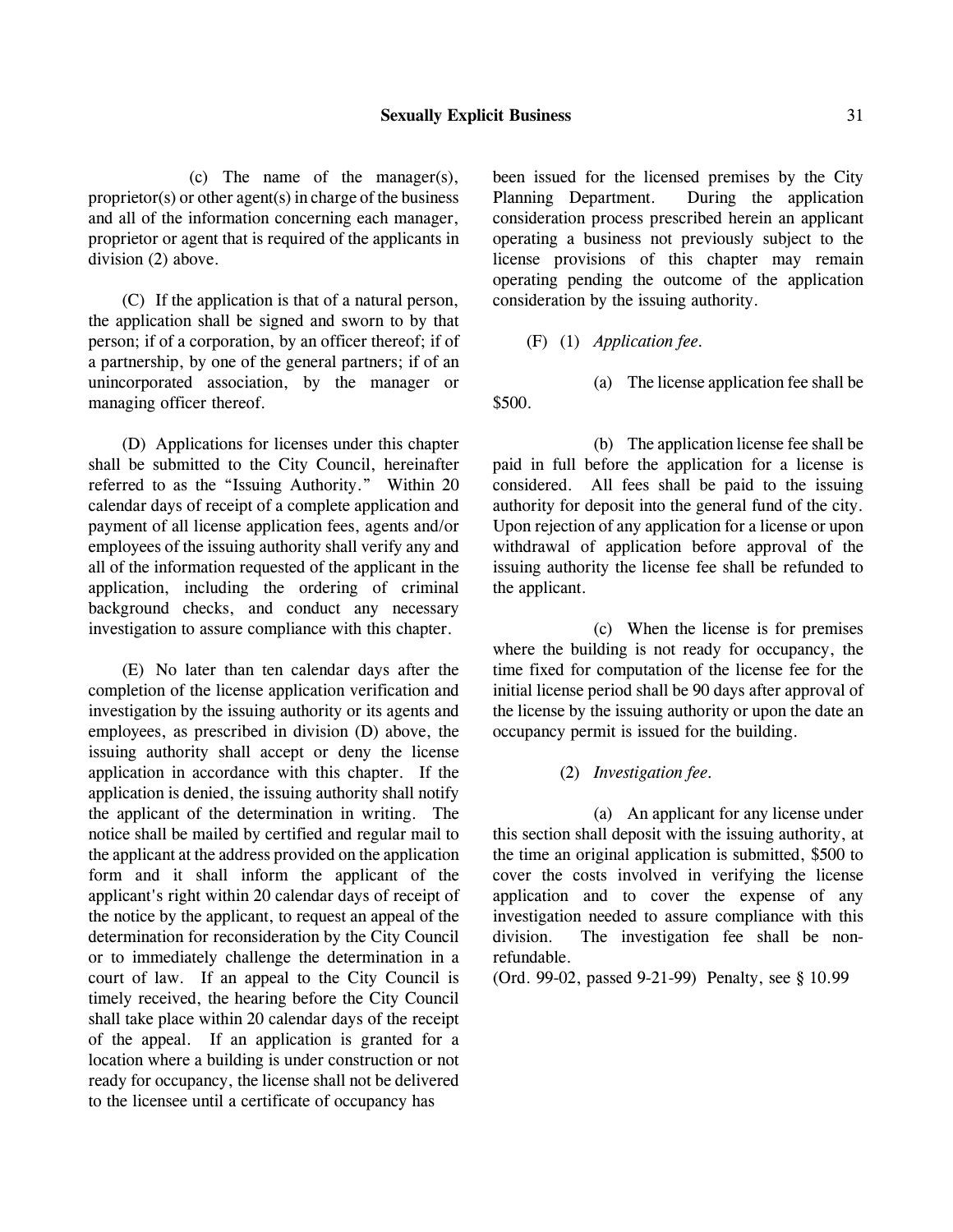# **32 Buhl - Business Regulations**

# **§ 113.07 INELIGIBILITY; PERSONS AND LOCATIONS.**

The issuing authority shall issue a license under this section to an applicant unless one or more of the following conditions exits:

(A) The applicant is not 18 years of age or older on the date the application is submitted to the issuing authority;

(B) The applicant failed to supply all of the information requested on the license application;

(C) The applicant gave false, fraudulent, or untruthful information on the license application;

(D) The applicant has had a sexually-oriented license revoked from the city or any other jurisdiction within a one-year period immediately preceding the date the application was submitted;

(E) The applicant has had a conviction of a felony or gross misdemeanor or misdemeanor relating to sex offenses, obscenity offenses, or adult uses in the past five years;

(F) The sexually-oriented business does not meet the zoning requirements prescribed in this chapter;

(G) The premises to be licensed as a sexually-oriented business is currently licensed by the city as a tanning facility, tattoo establishment, pawnshop, therapeutic massage enterprise, or an establishment licensed to sell alcoholic beverages; or

(H) The applicant has not paid the license and investigation fees required in § 113.06(F).

### **§ 113.08 LICENSE CONDITIONS.**

(A) (1) *Posting of license.* A license issued under this chapter must be posted in a conspicuous place in the premises for which it is used.

(2) *Effect of license.* A license issued under this chapter is only effective for the compact and contiguous space specified in the approved license application.

(3) *Maintenance of order.* A licensee under this chapter shall be responsible for the conduct of the business being operated and shall not allow any illegal activity to take place on or near the licensed premises including but not limited to prostitution, public indecency, indecent exposure, disorderly conduct, or the sale or use of illegal drugs. Every act or omission by an employee or independent contractor of the licensee constituting a violation of this chapter shall be deemed the act or omission of the licensee if the act or omission occurs either with the authorization, knowledge, or approval of the licensee, or as a result of the licensee's negligent failure to supervise the employee's or independent contractor's conduct.

(4) *Distance requirement for live adult entertainment.* All performers, dancers, and persons providing live entertainment distinguished or characterized by an emphasis on matters depicting, describing, or relating to specified sexual activities or specified anatomical areas in the licensed facility or in areas adjoining the licensed facility where the entertainment can be seen by patrons of the licensed facility shall remain at all times a minimum distance of ten feet from all patrons, customers, or spectators and shall dance or provide the entertainment on a platform intended for that purpose, which shall be raised at least two feet from the level of the floor on which patrons or spectators are located.

(5) *Interaction with patrons.* No dancer, performer, or person providing live entertainment distinguished or characterized by an emphasis on matters depicting, describing or relating to specified sexual activities or specified anatomical areas in the licensed facility or in areas adjoining the licensed facility where the entertainment can be seen by patrons of the licensed facility shall fondle or caress any spectator or patron.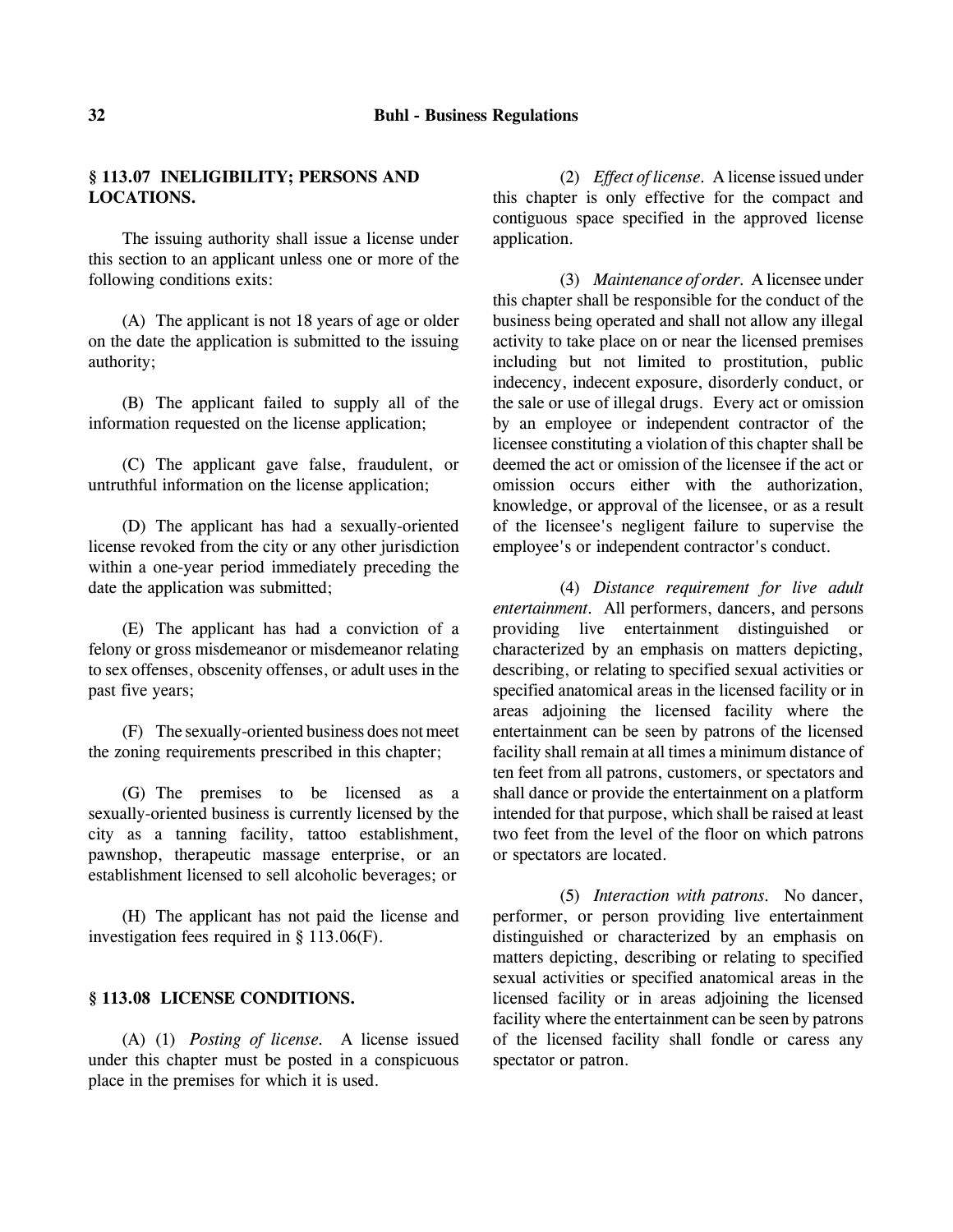(6) *Gratuity prohibition.* No customers, spectators, or patrons of a licensed facility shall directly pay or give any gratuity to any dancer or performer, and no dancer or performer shall solicit any pay or gratuity from any patron or spectator.

(7) *Adult car wash requirements.* Sexually-oriented businesses that are adult car washes shall meet all of the requirements of this chapter.

(B) (1) The license granted under this chapter is for the person and the premises named on the approved license application. No transfer of a license shall be permitted from place to place or from person to person without complying with the requirements of an original application.

(2) When a sexually-oriented business licensed under this chapter is sold or transferred, the existing licensee shall immediately notify the issuing authority of the sale or transfer. If the new owner or operator is to continue operating the sexually-oriented business, the new owner or operator must immediately apply for a license under this chapter.

(C) A licensee shall not be open for business to the public during the following hours on the following days:

(1) Adult body painting studio, adult book stores, adult companionship establishment, adult modeling studio, adult motion picture theaters, adult mini-motion picture theaters, adult sauna, adult car wash: Monday through Sunday, not open before 6:00 a.m., nor after 11:00 p.m.

(2) Adult entertainment facilities, including adult-oriented cabarets: Monday through Sunday, not open before 6:00 a.m., nor after 1:00 a.m.

(D) No licensee shall allow minors to enter the licensed premises. The licensee shall request proof of age of all persons the licensee believes to be under the age of 18 years. Proof of age may be established only by a valid driver's license or identification card issued by Minnesota, another state; or a province of Canada,

and including the photograph and date of birth of the licensed person; a valid military identification card issued by the United States Department of Defense; or in the case of a foreign national from a nation other than Canada, a valid passport.

(Ord. 99-02, passed 9-21-99) Penalty, see § 10.99

### **§ 113.09 RENEWAL APPLICATION.**

(A) *Annual licenses; deadline for renewal applications.* All licenses issued under this division shall be effective for only one year commencing with the date of approval by the issuing authority or City Council. An application for the renewal of an existing license shall be submitted to the issuing authority at least 30 calendar days prior to the expiration date of the license.

(B) *Verification, investigation, and consideration of renewal application.*

(1) Within 20 calendar days of receipt by the issuing authority of a fully completed renewal application, the issuing authority shall verify any and all of the information requested of the applicant in the renewal application, including the ordering of criminal background checks, and shall conduct any necessary investigation to assure compliance with this chapter.

(2) No later than ten calendar days after the completion of the renewal application verification and investigation by the issuing authority, as prescribed herein, the issuing authority shall issue a renewal license unless one or more of the following conditions exist:

(a) The applicant is a minor at the time the application is submitted;

(b) The applicant failed to supply all of the information requested on the renewal application;

(c) The applicant gave false, fraudulent, or untruthful information on the renewal application;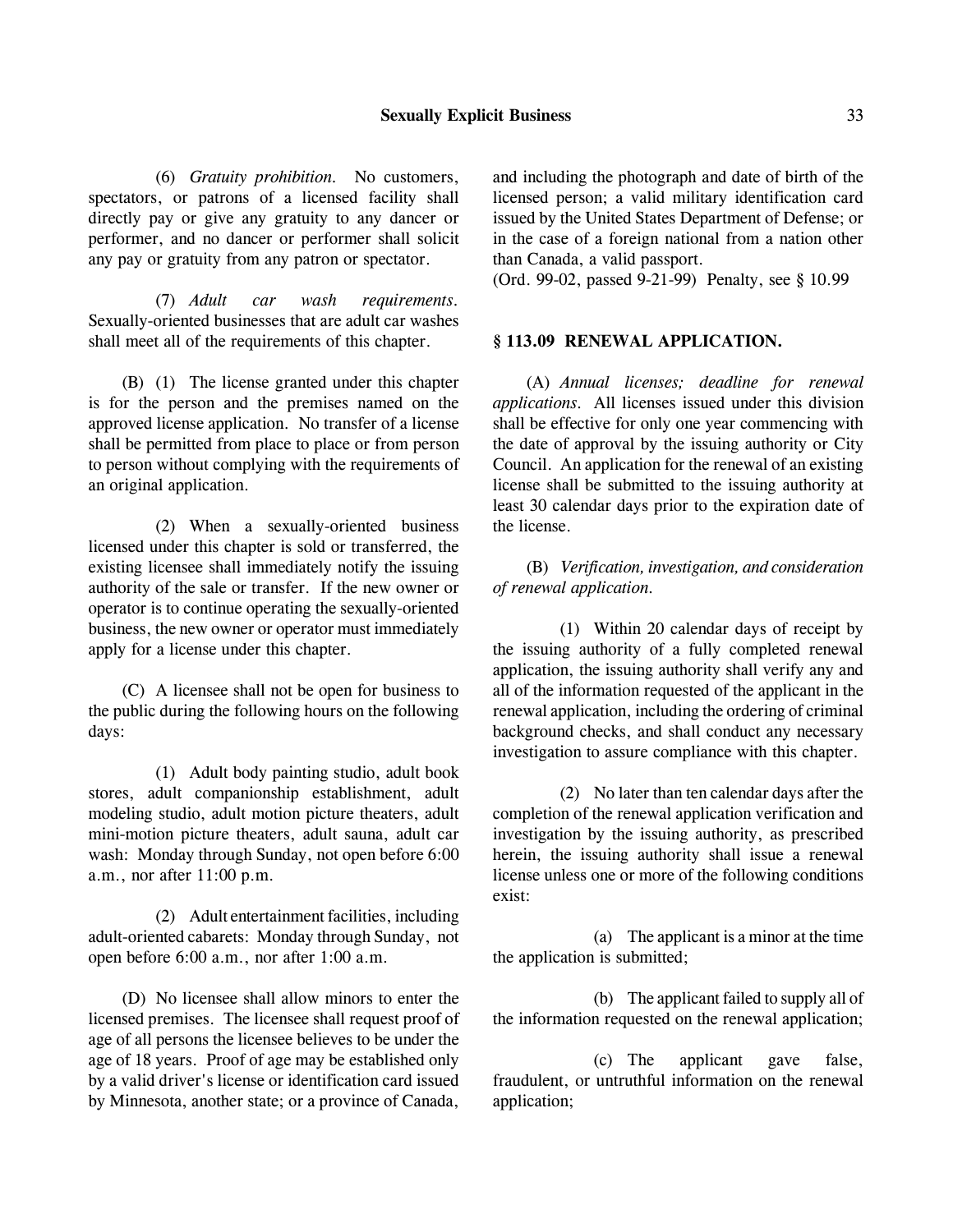(d) The sexually-oriented business was found in the immediately preceding license year to have violated the license restrictions prescribed in this chapter;

(e) The sexually-oriented business does not meet the zoning requirements prescribed in the chapter;

(f) The premises licensed as a sexually-oriented business is currently licensed by the city as a tanning facility, tattoo establishment, pawnshop, therapeutic massage enterprise, or an establishment licensed to sell alcoholic beverages;

(g) The applicant has had a conviction of any crime listed in this section; or

(h) The applicant has had a sexuallyoriented license revoked within a one-year period immediately preceding the date the application was submitted.

(C) *Notice of denial.* If the issuing authority denies a renewal application, the issuing authority shall notify the applicant in accordance with this chapter and the notice shall, in addition, state the grounds for the denial.

(D) *Appeal to City Council or court of law.* After the denial of a renewal application by the issuing authority, the applicant may appeal the determination to the City Council for reconsideration or by immediately challenging the determination in a court of law. If the city denies renewal of a license under this section, the applicant shall not be issued a license under this division for one year from the date of the denial. If, subsequent to the denial, the City Council finds that the basis for the denial of the renewal license has been corrected or abated, the applicant may be granted a license if at least 90 days have elapsed since the date the denial became final.

(Ord. 99-02, passed 9-21-99)

# **§ 113.10 SANCTIONS FOR LICENSE VIOLATIONS.**

(A) *Suspension.* The City Council may suspend a license issued pursuant to this chapter for a violation of:

(1) Fraud, misrepresentation, or false statement contained in a license application or a renewal application;

(2) Fraud, misrepresentation, or false statement made in the course of carrying on the licensed occupation or business;

(3) Any violation of this chapter or related state law;

(4) A licensee's criminal conviction that is directly related to the occupation or business licensed, as defined by M.S. § 368.03(2), as it may be amended from time to time, provided that the licensee cannot show competent evidence of sufficient rehabilitation and present fitness to perform the duties of the licensed occupation or business, as defined by M.S. § 364.03(3), as it may be amended from time to time; or

(5) Conducting the licensed business or occupation in an unlawful manner or in a manner as to constitute a breach of the peace or to constitute a menace to the health, safety or general welfare of the community.

(B) *Revocation.* The City Council may revoke a license if the City Council determines that:

(1) The licensee's license was suspended in the preceding 14 months and an additional cause for suspension as detailed in division (A) above is found by the City Council to have occurred within the 14 month period;

(2) The licensee gave false or misleading information in the material submitted to the city during the application process;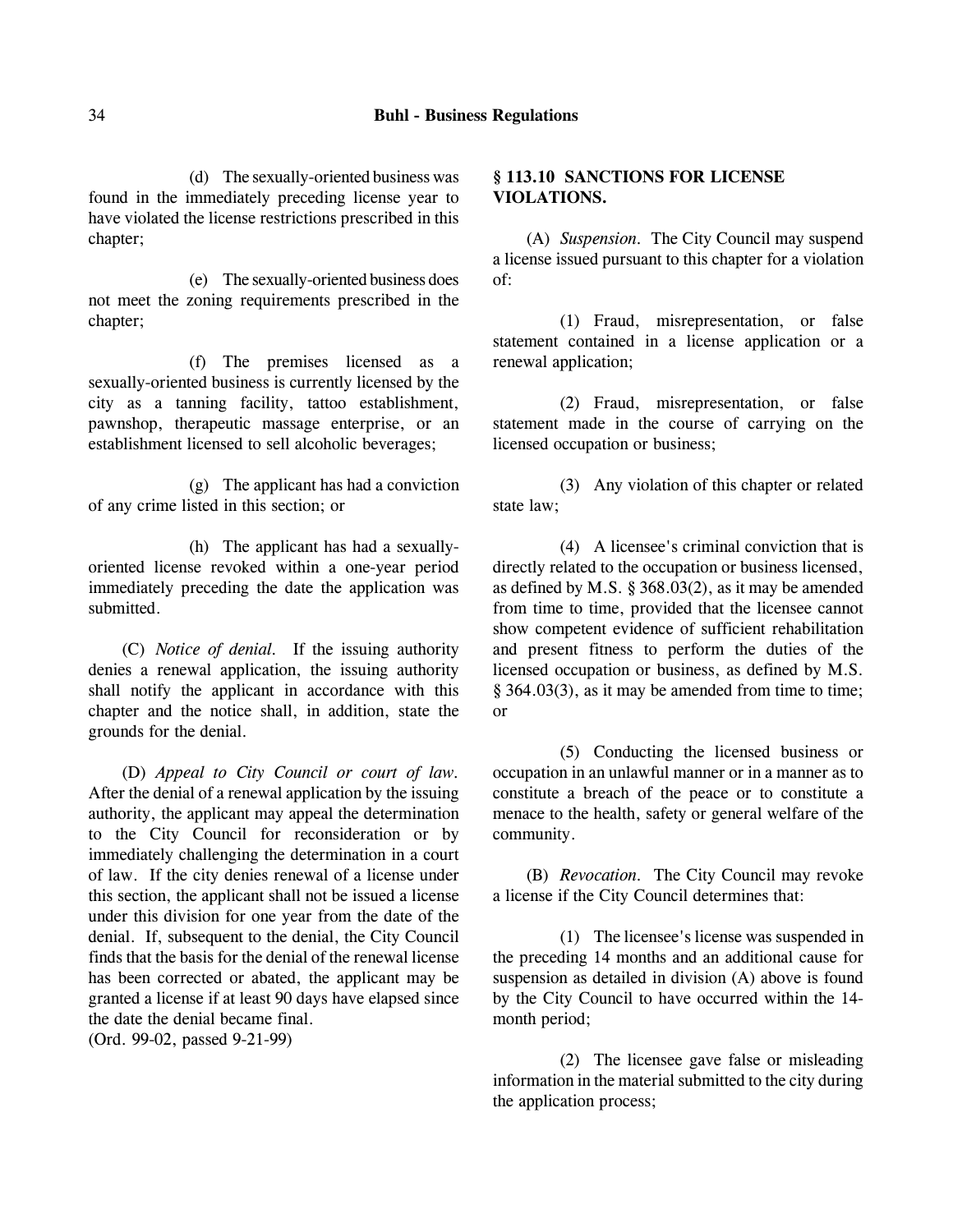(3) The licensee or an employee or independent contractor of the licensee has knowingly allowed possession, use, or sale of controlled substances on the premises;

(4) A licensee or an employee or independent contractor has knowingly allowed prostitution on the premises;

(5) A licensee violated any of the provisions of M.S. §§ 617.241 through 617.299, as they may be amended from time to time, relating to the illegal distribution, possession or sale of obscene materials;

(6) A licensee or an employee knowingly operated the sexually-oriented business during a period of time when the licensee's license was suspended;

(7) A licensee has been convicted of an offense prescribed in §§ 113.07 and 113.08(A) for which the time period required has not elapsed;

(8) On two or more occasions within a 12-month period, a person or persons has/have committed an offense prescribed in §§ 113.07 and 113.08(A), in or on the license premises, for which a conviction has been obtained, and the person or persons were employees or independent contractors of the licensee at the time the offenses were committed;

(9) A licensee or an employee or independent contractor of the licensee has knowingly allowed specified sexual activities to occur in or on the licensed premises; or

(10) A licensee is delinquent in payment to the city, county, state, or federal governments for hotel occupancy taxes, ad valorem taxes, sales taxes, or other financial obligations.

(C) *Notice of hearing.* A revocation or suspension shall be preceded by written notice to the licensee and a public hearing. The notice shall give a least eight days notice of the time and place of the public hearing and shall state the nature of the charges against the licensee. The notice shall be mailed to the licensee by regular and certified mail at the most recent address listed on the application. (Ord. 99-02, passed 9-21-99)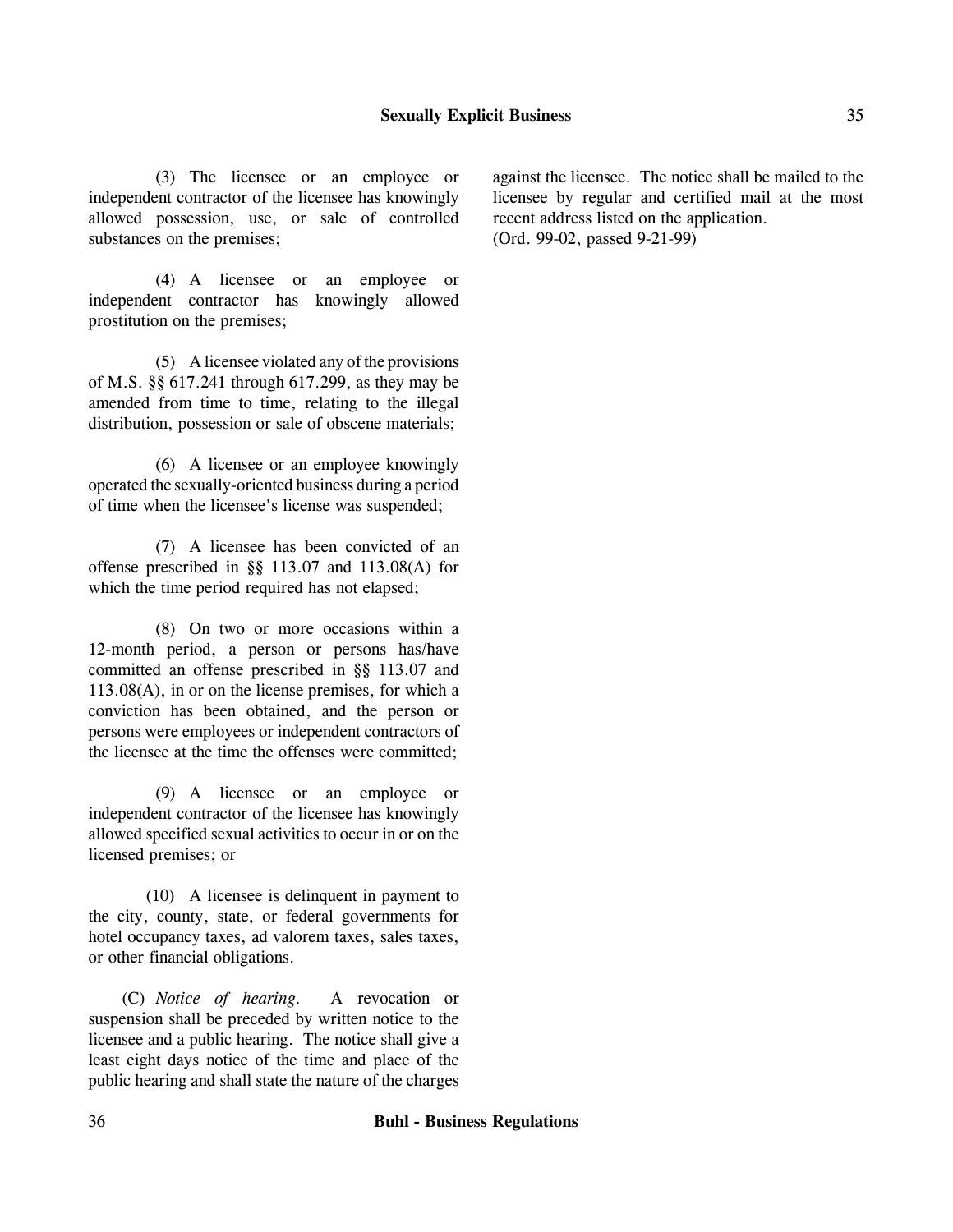## **CHAPTER 114: SYNTHETIC DRUG ESTABLISHMENTS**

# Section

| 114.01           | Findings of fact and statement of    |  |
|------------------|--------------------------------------|--|
|                  | purpose                              |  |
|                  | 114.02 Definitions                   |  |
| 114.03           | License required                     |  |
| 114.04           | Application for license              |  |
|                  | 114.05 Issuance                      |  |
|                  | 114.06 Prohibited acts               |  |
| 114.07           | Suspension and revocation of license |  |
| Cross-reference: |                                      |  |
|                  |                                      |  |

*Drug paraphernalia, see § 92.80*

## **§ 114.01 FINDINGS OF FACT AND STATEMENT OF PURPOSE.**

The City Council finds the following facts to exist:

(A) Synthetic drugs are commonly marketed as a safe and legal alternative to marijuana or other controlled substances;

(B) Ingestion of synthetic drugs has been shown to produce dangerous side effects including death;

(C) Due to the manner in which these substances are marketed, the manufacture and sale of synthetic drugs is, purportedly, not currently regulated by the Federal Drug Administration;

(D) Due to the ease of making slight molecular alterations to chemical compounds, law enforcement agencies have found it difficult to bring criminal charges against manufacturers and sellers of synthetic drug products;

(E) The purpose of this chapter is not to condone illegal activity nor is it to legitimize activity that may now or in the future be considered illegal activity under state or federal laws.

(Ord. 13-05, passed 10-5-13)

### **§ 114.02 DEFINITIONS.**

For the purpose of this chapter, the following words and phrases shall have the meaning hereinafter ascribed to them:

*SYNTHETIC DRUG.* The term means one or more of the following:

(1) A substance that a reasonable person would believe is a synthetic drug;

(2) A substance that a reasonable person would believe is being purchased or sold as a synthetic drug; or

(3) A substance that a person knows or should have known was intended to be consumed by injection, inhalation, ingestion or any other immediate means, and consumption was intended to cause or simulate a stimulant, depressant or hallucinogenic effect on the central nervous system that is substantially similar to or greater than the stimulant, depressant or hallucinogenic effect on the central nervous system of a controlled substance that is listed in M.S. § 152.02. *SYNTHETIC DRUG* does not mean food and drug ingredients, alcohol, legend drugs, tobacco, or dietary supplements;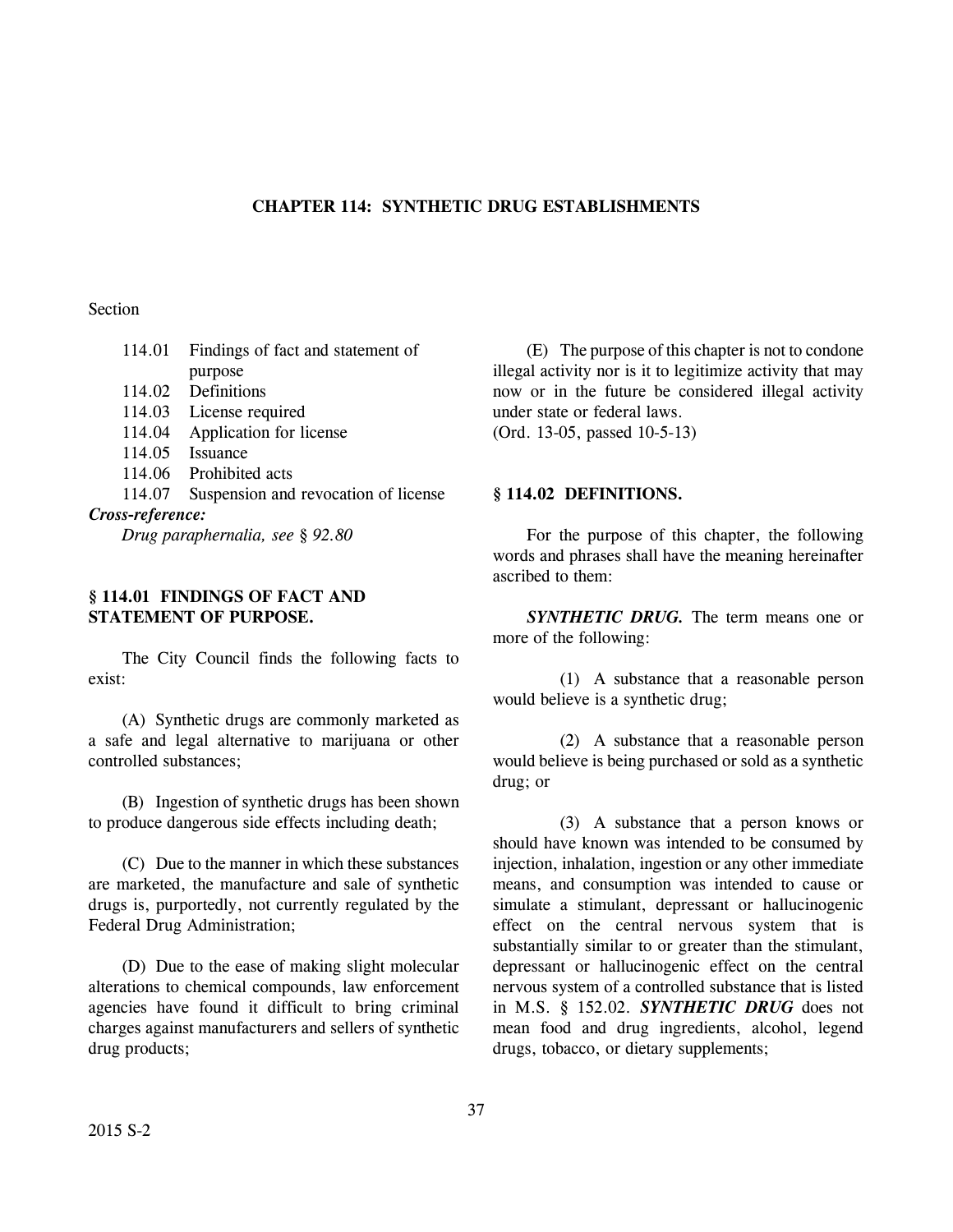*SYNTHETIC DRUG ESTABLISHMENT.* Any business establishment where any person engages in the sale of synthetic drugs. (Ord. 13-05, passed 10-5-13)

# **§ 114.03 LICENSE REQUIRED.**

No person shall engage in the business of operating a synthetic drug establishment either exclusively or in connection with any other business enterprise without first obtaining a license for each synthetic drug establishment. (Ord. 13-05, passed 10-5-13)

## **§ 114.04 APPLICATION FOR LICENSE.**

(A) Application for a synthetic drug establishment license shall be made to the City Clerk on forms supplied by the city containing the following information:

(1) A description of the business;

(2) A description of the location of the premises to be licensed;

(3) The full name and addresses of the property owner, business owner, lessee and manager, operator and the date of birth of each;

(4) If applicant is a partnership, the name and residence addresses of each of the partners including limited partners, and the address of the partnership itself, if different from the address of the synthetic drug establishment; and

(5) Whether any of the aforementioned individuals have ever been convicted of any crime or offense other than a traffic offense, and if so, a description of the offense as to time, place, date and disposition.

(B) A separate license shall be obtained for each place of business. The licensee shall display the license in a prominent place on the licensed premises at all times. A license, unless revoked, shall be effective January 1 through December 31 annually. (Ord. 13-05, passed 10-5-13)

### **§ 114.05 ISSUANCE.**

(A) No license under this chapter shall be issued unless it is approved by the City Clerk upon advice from the St. Louis County Sheriff's Department and unless the establishment has passed fire and health inspections. The City Clerk shall not approve any license if he or she has reasonable grounds to believe;

(1) That the granting of said license would result in violations of the law;

(2) That the license application contains false and misleading statements; or

(3) That other good causes exists for denying the license.

(B) If the St. Louis County Sheriff's Department or the City Clerk finds that they do not have adequate information to evaluate the license application, they may direct the applicant, manager or agent to appear at any reasonable time and place to give under oath information concerning the application. No license shall be granted to any applicant who refuses to appear and cooperate with the investigation.

(Ord. 13-05, passed 10-5-13)

# **§ 114.06 PROHIBITED ACTS.**

No synthetic drug establishment shall:

(A) Remain open between 8:00 p.m. and 8:00 a.m. on any day;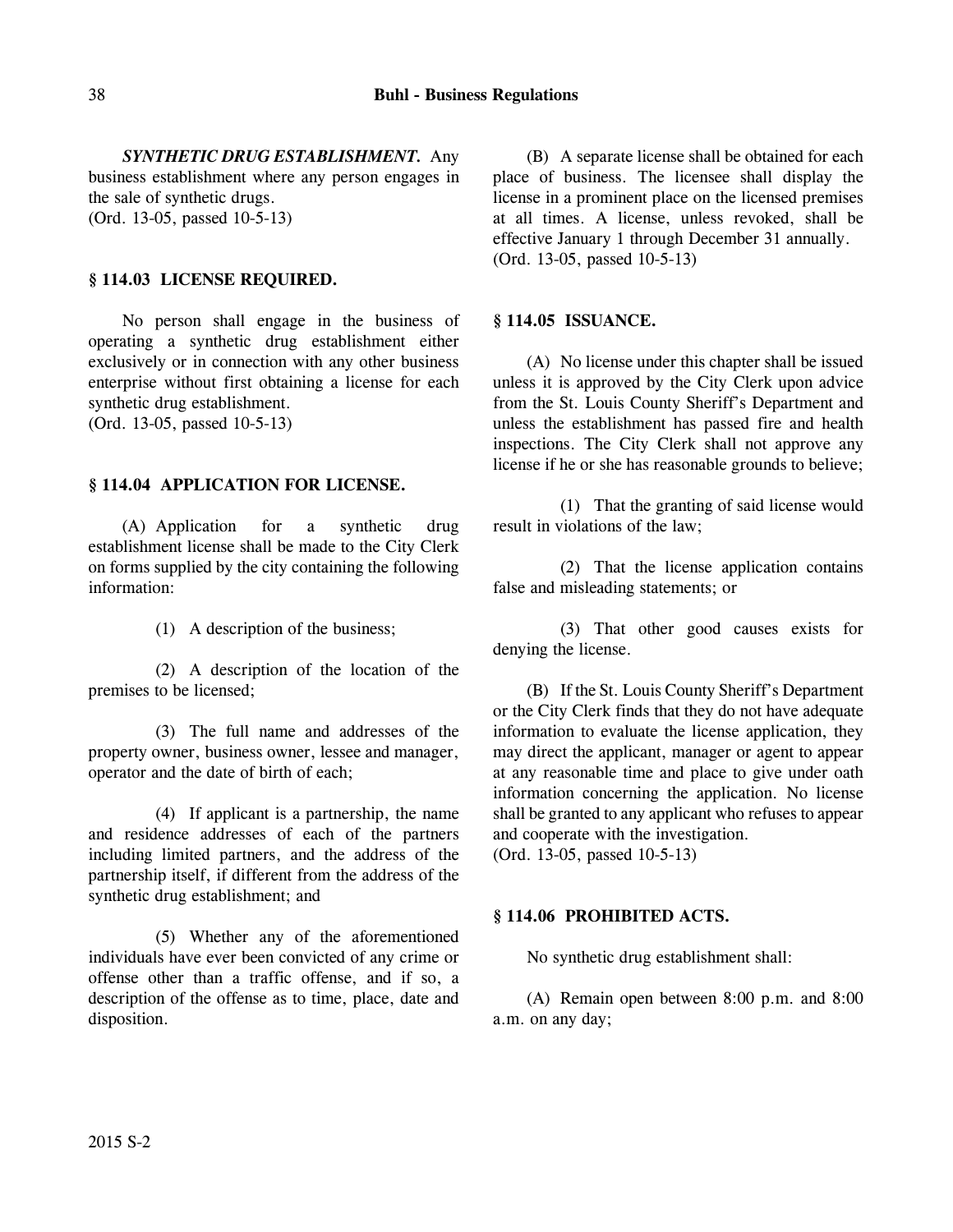(B) Sell synthetic drug products that do not include the name, phone number and address of the manufacturer, packer and distributer of the product;

(C) Sell synthetic drug products that do not identify all commodities with the package, including organic and non-organic, chemically synthesized substances and compounds;

(D) Sell synthetic drug products to any individual under the age of 21;

(E) Sell synthetic drug products that do not comply with all state and federal laws and regulations, including those related to packaging, labeling and weights and measures; and

(F) Be located within 500 feet of any park, school, day care facility or areas zoned residential. (Ord. 13-05, passed 10-5-13)

# **§ 114.07 SUSPENSION AND REVOCATION OF LICENSE.**

The City Clerk may revoke or suspend any license issued pursuant to this chapter if, after giving the licensee an opportunity to be heard on the matter, such officer finds:

(A) The licensee has violated a provision of this chapter or any other law relating to the conduct of its operation including, but not limited to state, federal or local laws; or

(B) The licensee secured the license through misrepresentation or fraud or misstated any material fact in the application; or

(C) Failure of the licensee to cooperate with the police, fire or health officers in any investigation relating to their operations or failure to admit police officers into the establishment at any time when people are present in the establishment; or

(D) The establishment is operated in such a way as to endanger public health or safety; or

(E) The establishment is operated in such a way as to constitute a public nuisance as defined by M.S. § 609.74 or successor statute. (Ord. 13-05, passed 10-5-13)